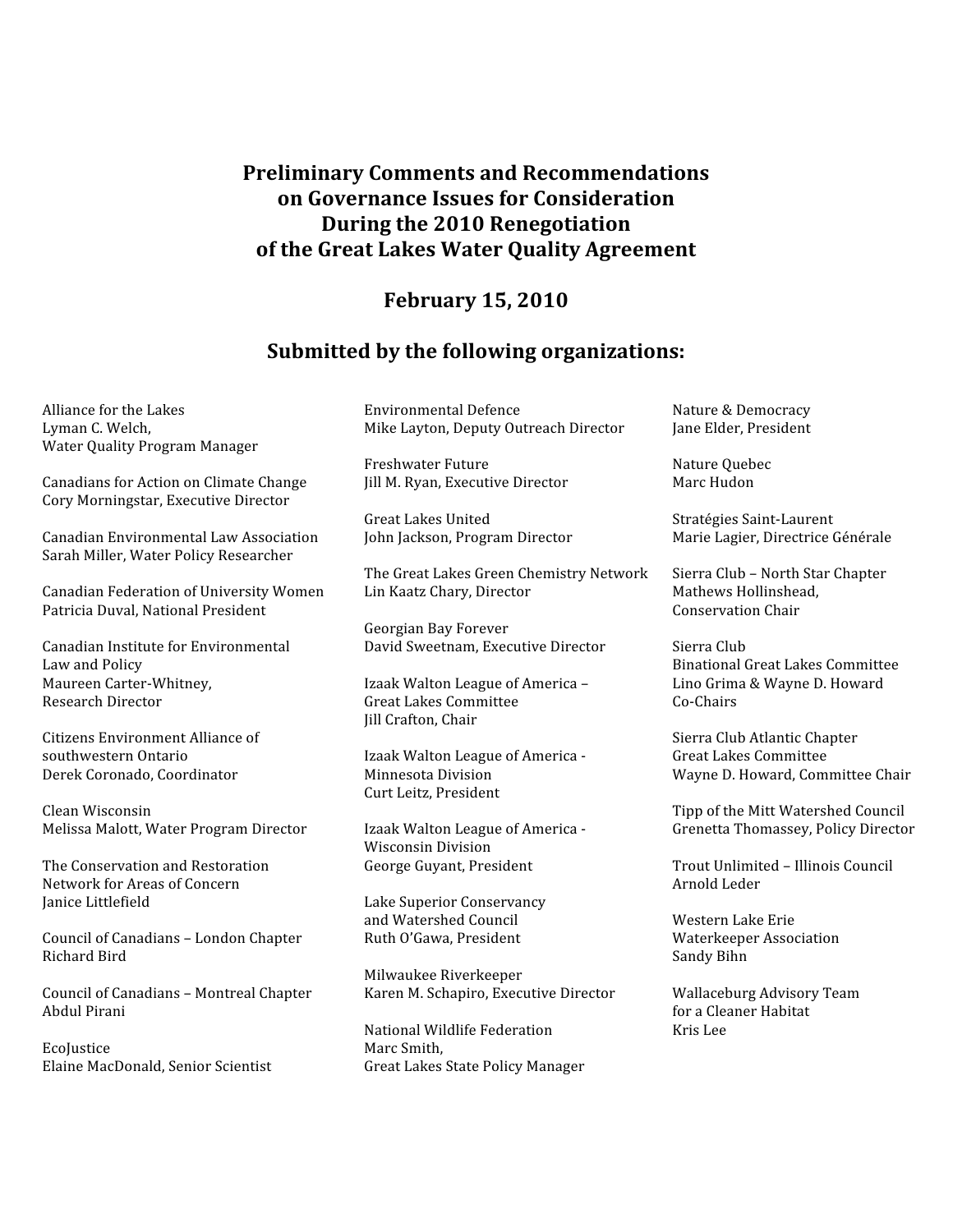# **Table of Contents**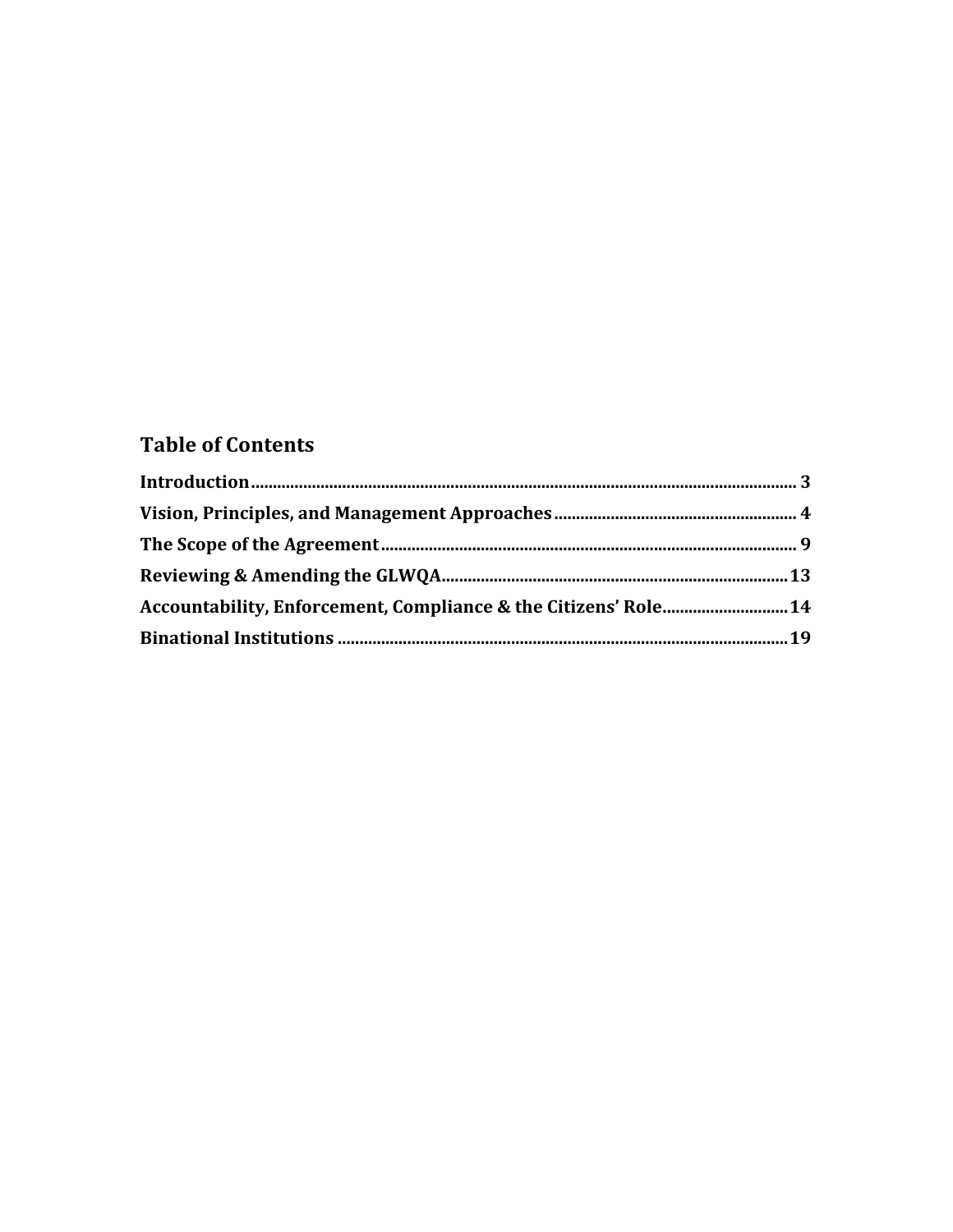# **Introduction**

Increasingly those involved in Great Lakes Water Quality Agreement (GLWQA) matters assert that one of the prime reasons for our failure to achieve more under the
GLWQA
is
the
flawed
nature
and
functioning
of
government
institutions
and processes
around
the
Agreement.
For
example,
the
review
carried
out
in
2006
and 2007
by
the
governments,
with
substantial
public
input,
emphasized
the
following problems
with
governance
in
the
Great
Lakes
and
St.
Lawrence
River
basin:

- "The Agreement lacks a clear and strong management and implementation framework
which
has
hindered
implementation
for
some
binational activities."
- "There was widespread concern amongst Reviewers that inadequate and inconsistent
funding
has
hampered
the
overall
success
of
the
current Agreement."
- "The community that coalesced around the existing Agreement has fragmented,
undermining
concerted
action."
- There is "a sense that governance functions as now being carried out by the Parties
have
weaker
links
and
accountability
to
the
Agreement,
decreasing
its effectiveness."

It is because of our recognition of the central importance of governance reforms that the 32 citizens' groups who have signed this submission worked together to create the
following
comments
and
recommendations
on
governance
issues
for
submission to
the
negotiators
of
the
GLWQA.

If
substantial
reform
is
not
made
to
governance
in
the
Great
Lakes‐St.
Lawrence River basin, the potential of the changes that are made to the Agreement during these negotiations around issue-specific matters, such as toxics, invasives, and climate change, will fail to achieve their hoped for positive impacts on the basin.

The following are our preliminary comments and recommendations on governance matters. Within the one-month time frame that the governments provided for input on
this
crucial
aspect
of
the
GLWQA,
we
did
not
have
time
to
develop
all
the
detail
in some
of
our
recommendations.
Also,
until
we
have
feedback
from
the
governments on
our
proposals,
we
cannot
address
the
questions
and
concerns
that
the negotiators
may
have
with
some
of
our
recommendations.

We look forward to having the opportunity to dialogue with the GLWOA negotiators on
governance
matters
before
a
renewed
Agreement
is
finalized.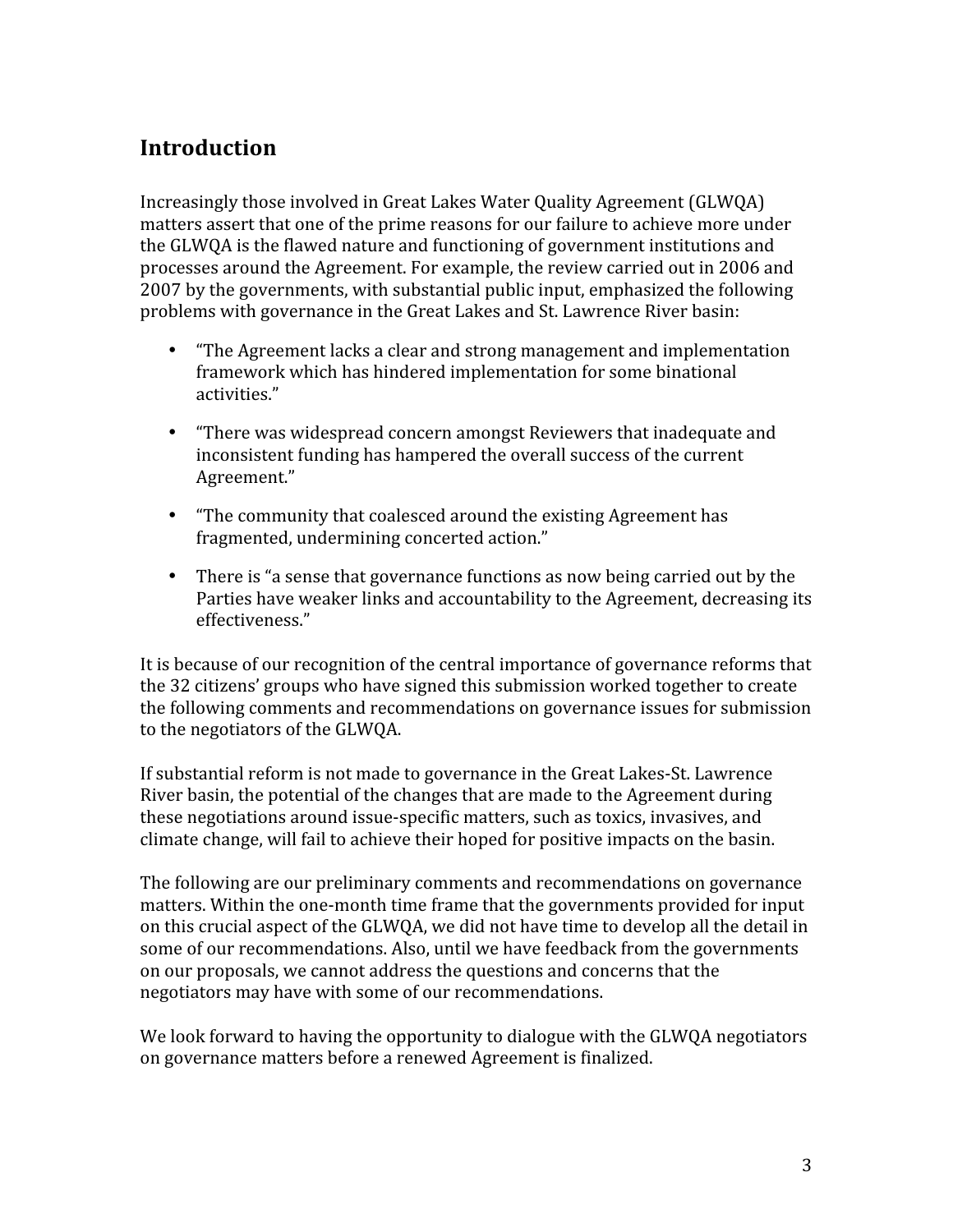# **Vision,
Principles,
and
Management
Approaches**

## **A
Vision
for
the
Agreement**

We believe a new binational vision for the Agreement is important to ensure multi‐sectoral
engagement,
ownership,
and
hence,
better
implementation.

### Recommendation: amend Article II of the GLWOA to add the following vision **statement:**

The GLWQA is a catalyst for water quality protection, improvement where **needed,
and
proactive
elimination
of
existing
and
emerging
threats
to
the physical,
chemical,
and
biological
integrity
of
the
waters
of
the
Great
Lakes and
St.
Lawrence
River
ecosystem.**

# **Principles
in
the
Agreement**

In order to build on the emerging successes of the Agreement's call for "zero" discharge"
and
"virtual
elimination,"
principles
and
practices
must
be
embedded
in the Agreement that embrace and implement a more proactive approach to existing and
emerging
water
quality
threats.

### **Recommendation:
amend
Article
II
of
the
GLWQA
to
add
the
following principle:**

Be Preventive in its Ecosystem Approach through the following practices:

- **Preemptively
identifying
threats;**
- **Taking
preventive
action
in
the
face
of
uncertainty;**
- Shifting the burden of proof to demonstrate lack of harm on the **proponents
of
an
activity;**
- Exploring a wide range of alternatives to possibly harmful actions;
- Increasing public participation in decision-making and providing **more
effective
means
of
participation;
and**
- **Employing
the
principles
of
green
chemistry
to
drive
pollution prevention
and
reduce
harm.**

The prevention of new problems must occur in conjunction with recovery from existing
problems
that
jeopardize
water
quality.

Every
action
taken
should
be aimed
at
improvement
of
the
situation
–
not
just
minimization
or
elimination
of further deterioration. Recovery is more than just 'clean up'; for example, it involves rehabilitating habitat alongside remediating contamination.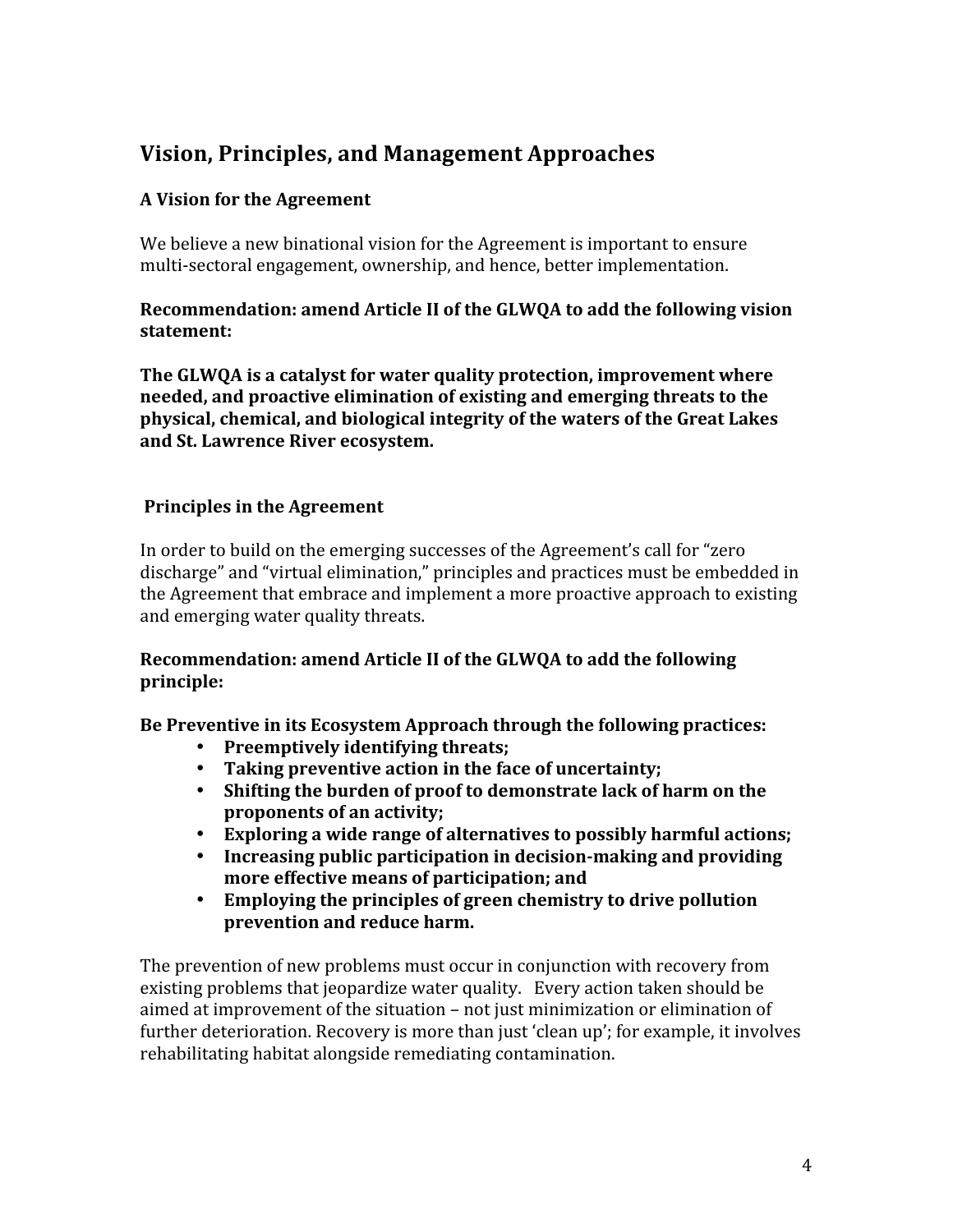**Recommendation:
amend
Article
II
of
the
GLWQA
to
add
the
following principle:**

**Strive
for
Ecological
Protection
&
Recovery
in
its
Ecosystem
Approach This
includes,
for
example:**

- Protection and rehabilitating habitat, such as wetlands, to aid in the **reduction
of
pollution
runoff
and
to
improve
the
Great
Lakes physical
and
biological
attributes;
and**
- **Remediating
contaminants
by
way
of
elimination
strategies
rather**  than after-the-fact storage solutions such as warehousing **contaminated
sediments
on
the
near
shore
or
in
the
water.**

Implementation
of
Agreement
goals
and
objectives
should
be
delegated
to
specific institutions or agencies and include reasonably frequent public reporting and multiple opportunities for the public to comment and review progress. These accountability
mechanisms
should
be
spelled
out
in
the
body
of
the
agreement
‐
who reports to whom, when, and on what. The Agreement's emphasis should be on achieving
end
goals;
however,
watershed
planning,
materials
use
policies,
and
toxic use
reduction
policies
should
be
encouraged
for
adoption
by
the
Parties
to
ensure that
responsible
agencies
are
making
progress.

All
of
these
should
include time frames for implementation and clear routes of accountability. Flexibility for such
planning
and
milestones
is
important
for
the
Parties
to
achieve
end
goals
and objectives in the manner most fitting for their own jurisdictions. To aid in this process,
we
strongly
recommend
that
the
next
generation
of
the
Agreement
be "outcome
based".

Using
existing
reports
and
data,
the
Agreement
should
articulate quantifiable,
measurable
ecosystem
outcomes
and
identify
specific
Parties accountable
for
that
work.
For
example:

‐‐
Number
of
wetland
acres
restored
with
precise
functions
measured
and monitored to improve water quality and biological health;

‐‐
Reductions
in
specific
toxic
chemicals
to
help
allow
restoration
of
sustained natural
reproduction
of
lake
trout
in
Lake
Michigan
by
a
certain
date.

Remedial
Action
Plans,
Lakewide
Management
Plans,
etc.
are
beneficial
to
the system only to the extent that they achieve quantifiable ecosystem outcomes. Since 1987,
too
much
attention
has
been
spent
developing
and
refining
plans
and progress
reports
without
sufficient
attention
on
ensuring
the
reports
and
plans
are carried
out.

### **Recommendation:
amend
Article
II
of
the
GLWQA
to
add
the
following principle:**

**Provide
for
Implementation
with
Public
Accountability** 

- **The
Parties'
will
provide
an
Implementation
Action
Plan
that:**
	- ‐ **Sets
	goals
	and
	objectives
	with
	timeframes;**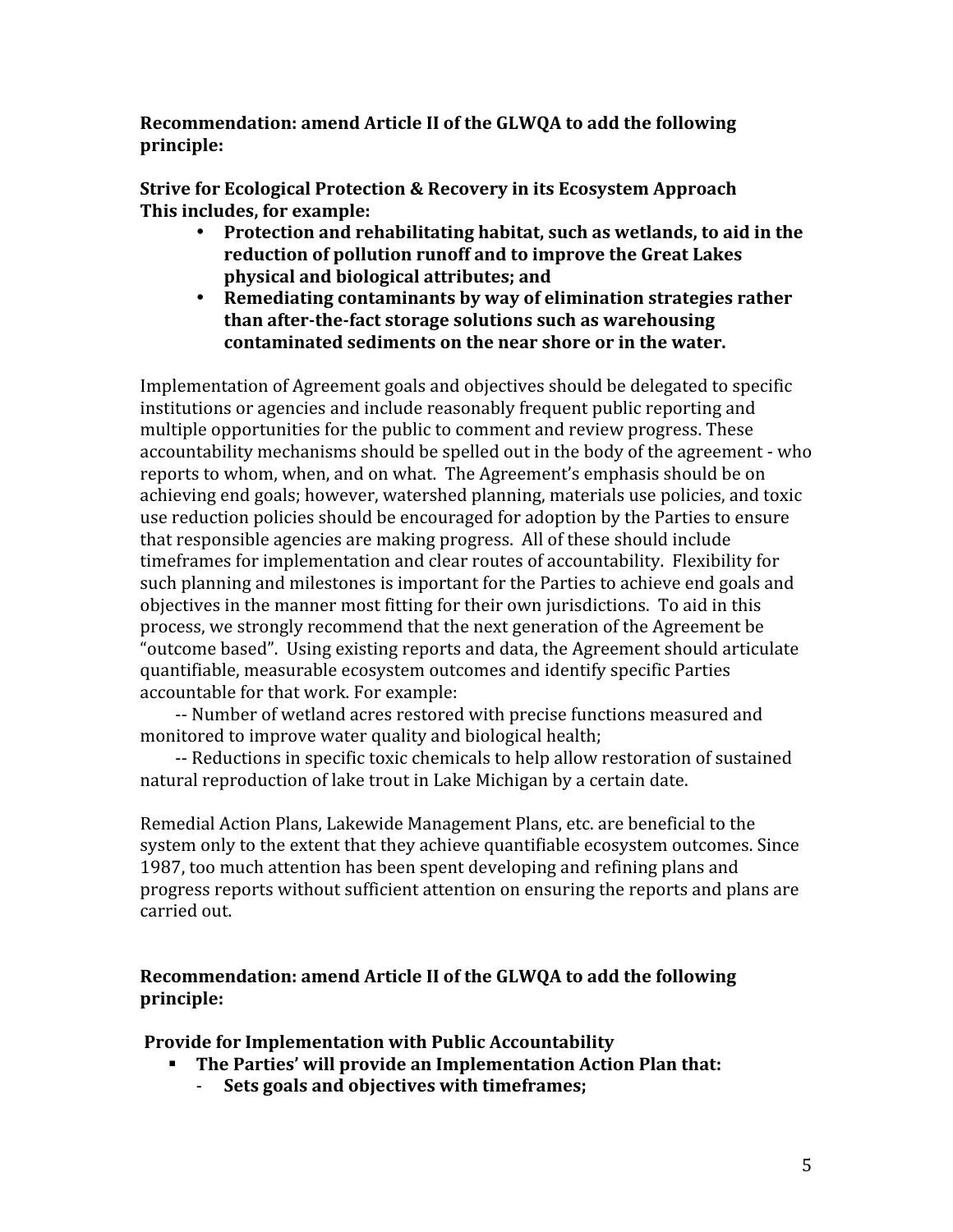- ‐ **Delegates
Agreement
goals
and
objectives
to
specific
institutions
or agencies;**
- ‐ **Includes
a
budget
for
this
plan;**
- Includes frequent public reporting and opportunities for public **comment;
and**
- ‐ **Provides
milestones
and
benchmarks
to
ensure
that
ultimate
goals and
objectives
are
met
within
established
timeframes.**
- **The IIC should then evaluate progress**

### **Watershed
Approach**

To
achieve
our
goals
concerning
the
condition
of
the
Great
Lakes
and
St.
Lawrence River,
it
is
essential
that
a
watershed
approach
be
taken
throughout
the
basin.

The
watershed
approach
should
be
given
much
more
emphasis
in
the
Agreement than it has in the present Annex 13. A watershed approach focused on the major tributaries
to
the
Great
Lakes
should
be
the
core
organizing
mechanism
for protecting the waters of the Great Lakes because it is through these tributaries that many
of
the
stressors
enter
the
Great
Lakes
and
St.
Lawrence
River.

### **Recommendation:
The
GLWQA
should
be
amended
to
make
watershed planning
and
implementation
a
core
organizing
mechanism
for
action
in the
Great
Lakes
and
St.
Lawrence
River
basin.**

One of the major goals of the watershed approach should be to ensure that the tributaries to the Great Lakes do not contaminate the open waters of the Great Lakes and St. Lawrence River. Following a watershed approach can ensure that all sources
of
pollutants
(both
point
and
nonpoint)
are
addressed
so
that
the
open waters
can
be
restored
and
protected.

Recommendation: The GLWOA should contain a provision on the watershed **approach
indicating
the
governments
should
work
jointly
on
large**  watersheds to ensure that pollutant loadings do not result in exceedance **of
water
quality
standards
in
the
open
waters
of
the
Great
Lakes**  ecosystem. This should include a commitment not to discharge waters from the Great Lakes into the St. Lawrence River that may pollute or **degrade
waters
downstream
of
Lake
Ontario.**

### **Recommendation:
Annex
13
of
the
Agreement
should
be
amended
to
detail the
watershed
approach.**

The
watershed
approach
should
not
replace
the
need
to
finish
the
pollutant‐related aspects
of
the
AOC's
program.
Regarding
AOCs,
a
major
emphasis
should
be
put
in the GLWQA on cleaning up these toxic hotspots at a much more rapid pace. The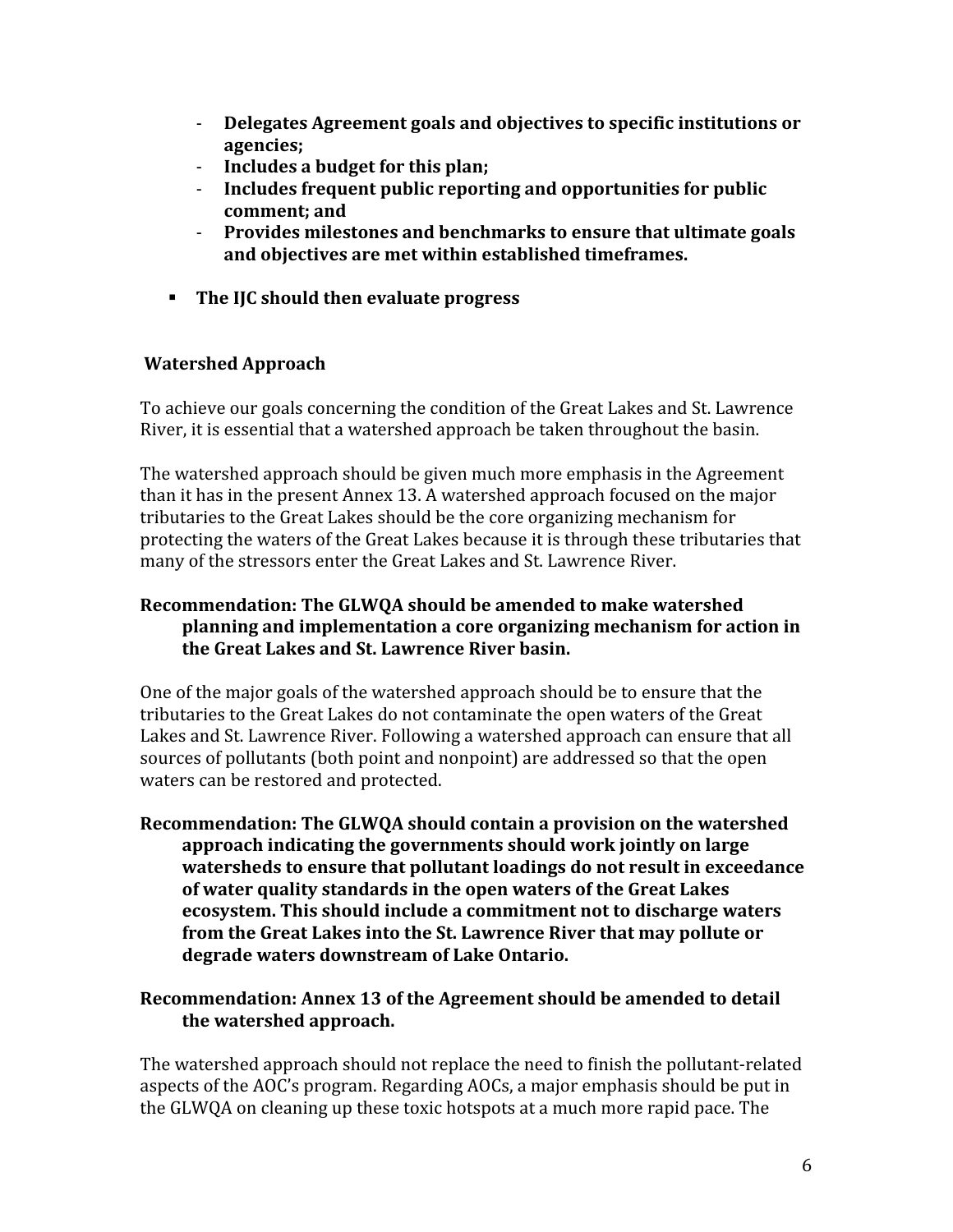AOCs
should
be
focused
on
dealing
with
historic
pollutants
rather
than
being broadened
into
whole
watershed
plans.

Combining
the
watershed
approach
with
the
AOC
program
has
had
two
negative aspects:
1)
it
diverts
attention
from
rapidly
addressing
the
most
severe contamination
problems
in
the
AOCs,
and
2)
watersheds
that
do
not
have designated AOCs in them receive virtually no attention under the GLWQA. The broader
watershed
approach
should
be
applied
throughout
the
basin
to
include both
preventive
actions
and
restoration
actions.

The Lakewide Management Plans (LaMPs) should continue to be a component of the GLWQA. The watershed plans that we have recommended earlier should be integrated with the LaMP program for each Lake and their connecting channel(s).

## **Recommendation:**

**1)
Annex
2
of
the
GLWQA
should
be
amended
to
ensure
that
the
AOC program
is
focused
on
the
most
severe
existing
contamination
problems and
upon
cleaning
up
these
areas
rapidly.** 

**2)
The
watershed
approach
recommended
should
be
applied
in**  watersheds that include AOCs, but should be much broader in their work and not draw focus away from the core AOC problems until those AOC **problems
have
been
corrected.** 

**3)
The
watershed
planning
exercise
should
be
integrated
with
the
LaMP programs.**

## **The
Role
of
Adaptive
Management**

The preventive principle and the ecological recovery principle should be the guiding management
strategies
for
Great
Lakes
water
quality,
coupled
with
an
assumption that achieving ecological health and resilience should be the fundamental goal for management
decisions.

Adaptive management, when used to its best purpose, can be a useful tool for incorporating
experience,
new
data,
and
unforeseen
influences
into
management strategies. It is a "reflect, learn and apply" approach. It would logically be part of the
range
of
implementation
strategies
we
expect
the
Parties
might
consider
to
meet the
goals
and
objectives
of
the
GLWQA. It
complements
the
setting
of
high
goals
and aggressive objectives, against which implementation successes (regardless of their level
of
adaptability)
should
be
measured
and
uncertainty
reduced.

At
its
worst,
adaptive
management
can
be
misrepresented
as
a
reactive
excuse
not to continue some programs or actions. This creates an "eddy" in management approaches
where
challenges
may
be
repeatedly
revisited,
but
where
reflection
fails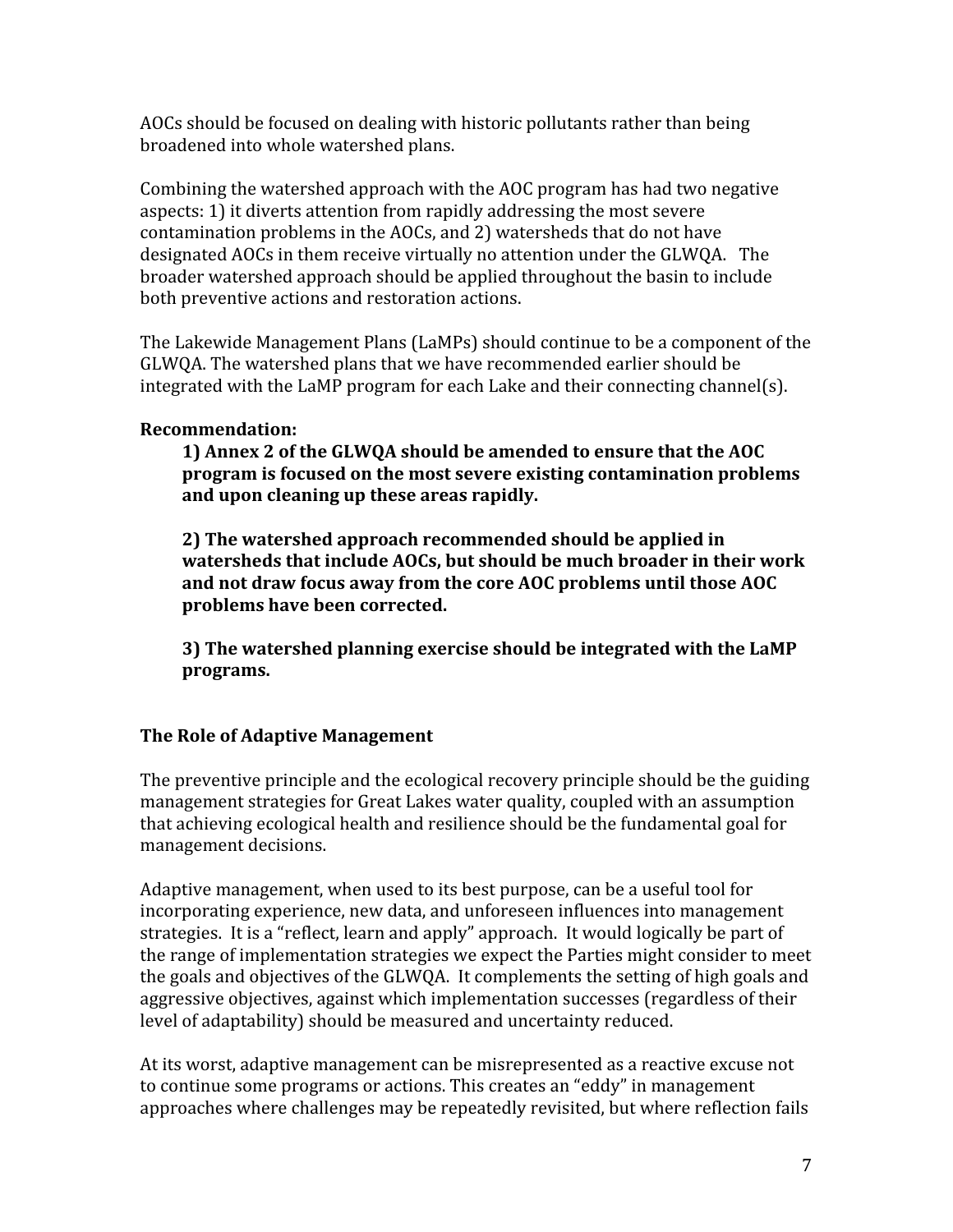to
lead
to
action
that
addresses
original
objectives
and
becomes
postponed indefinitely.

Complex challenges such as climate change illustrate what the many stakeholders need
from
management
strategies:
leadership
and
development
of
action
plans
that informs
and
tells
them
what
to
do
to
prepare
in
advance
to
minimize
the
impacts and protect the resilience of the ecosystem. This preparatory approach is sound anticipatory
management,
and
experimentation
on
adaptive
processes
in
the
face
of uncertainty
means
that
agencies
are
enabled
to
adapt
programs
and
policies
to better address matters with greater knowledge based on learning. In the case of climate
disruption,
we
will
need
precautionary
and
anticipatory
approaches
for potential reduced flows, more intense precipitation and winter rain, possible increased
algal
blooms
resulting
in
health
and
odor
concerns
in
water
systems,
and we
may
have
to
change
distribution,
timing,
permitting,
and
address
water allocations in parts of the Great Lakes and St-Lawrence River system. To mainstream
climate
change
adaptation
into
decision‐making
management
requires planning,
informed
scenarios
and
monitoring. These
approaches
will
build resilience
and
informed
constituencies.

**Recommendation:
Adaptive
management
should
have
a
role
in
the implementation
of
programs
to
meet
Agreement
objectives
and
could
be noted
as
one
approach
the
Parties
should
consider
(in
addition
to
aiming towards
robust
decisions,
as
recommended
to
the
Science
Advisory
Board
in**  Findings of an Expert Consultation on Strengthening Science Under A **Renewed
Great
Lakes
Water
Quality
Agreement
2006).
But,
the
Agreement should
have
a
markedly
greater
emphasis
on
the
precautionary
principle
and**  ancillary efforts to avoid creating major problems in the first place than on **adaptive
management.**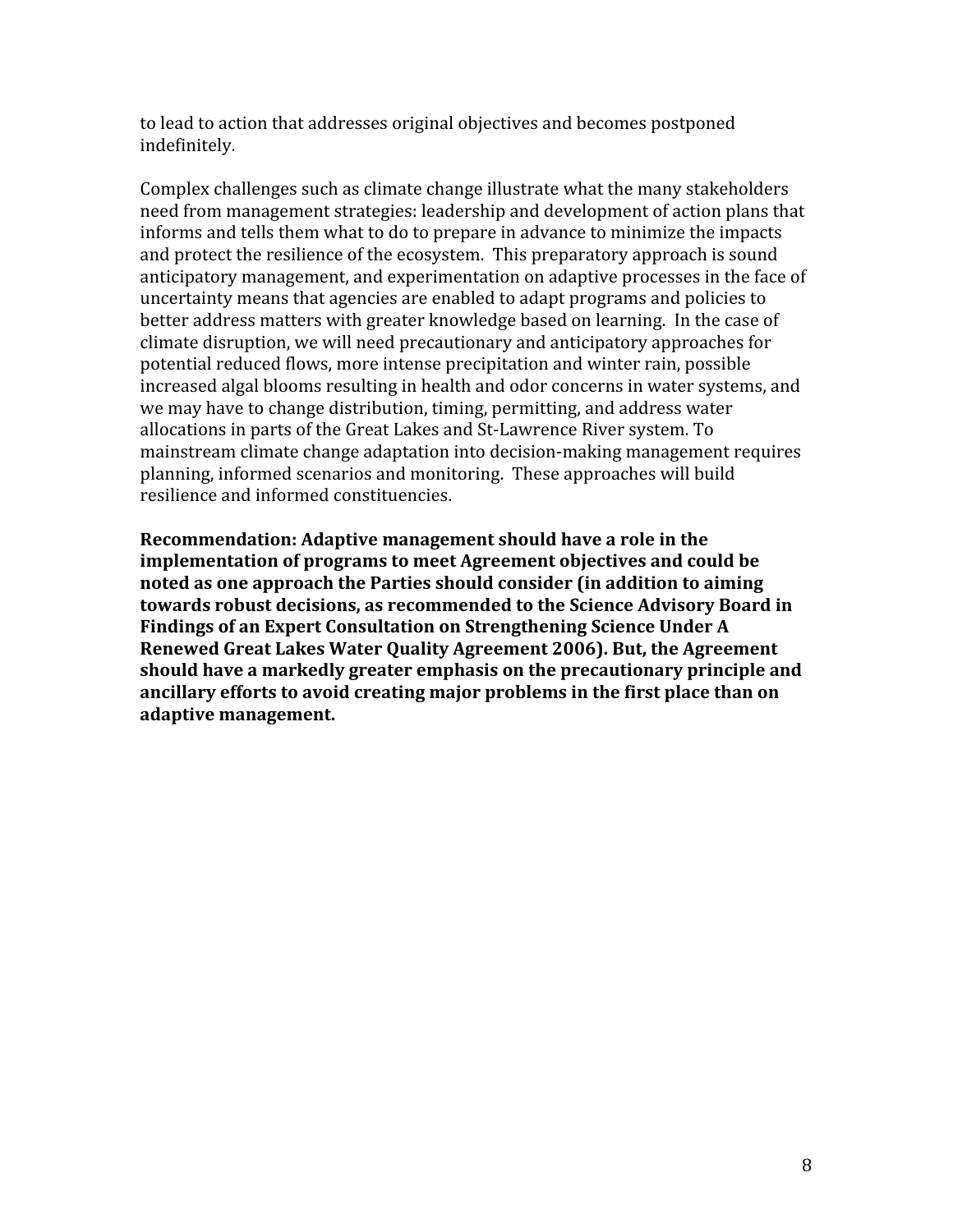# **The
Scope
of
the
Agreement**

### **Issues
Included
in
Agreement**

There
is
considerable
discussion
as
to
whether
the
scope
of
the
Agreement
should be
changed
and
on
the
extent
of
any
such
changes.

Some
have
proposed
that
it
become
a
Great
Lakes
Sustainability
Agreement,
which would balance social, economic and environmental considerations. We believe that this is inappropriate since this balancing inevitably understates the primary importance of clean water for the health of the ecosystem, basin residents and all activities
dependent
on
clean
water.
Other
efforts
are
underway
to
revive
the economy
of
the
Region.

Others
have
proposed
that
it
become
a
Great
Lakes
Ecosystem
Agreement,
which would
address
all
environmental
issues
in
the
basin.
We
believe
that
the
GLWQA should not become the only or even the primary agreement for addressing Great Lakes issues. We are concerned that an agreement that tries to address a complex of
environmental
issues
would
become
an
agreement
that
in
practice
would
be unable
to
address
anything.
There
is
a
risk
that
it
would
be
so
dense
and
expansive that it would be impossible to fund and implement, or, it would be so general in nature it would have no strategic focus on priorities. In addition, there are many other
existing
agreements,
such
as
the
Convention
on
Great
Lakes
Fisheries
and
the Great
Lakes—St.
Lawrence
River
Basin
Sustainable
Water
Resources
Agreement, and
binational
bodies,
such
as
the
Great
Lakes
Fishery
Commission,
and
the
Great Lakes Panel on Aquatic Nuisance Species, that have valuable roles to play. We believe
that
communication
among
those
responsible
for
each
of
these
agreements and bodies is critical, and that the maximum effort should be made to ensure that these agreements work in concert to assure an integrated holistic approach. At the same time, we believe it is more efficient and effective to keep the agreements separate so as to assure maximum focus by those agencies responsible for the challenges
at
issue.

Therefore, we concur with the International Joint Commission (IJC), that the GLWQA should retain its focus on water quality, but with a broader view of human activities that
impact
water
quality.

The understanding by scientists and policy makers of the factors affecting water quality
has
increased
since
the
Agreement
was
last
revised.
Consequently,
we recommend that the GLWQA be revised to add new stressors and reflect a better understanding of stressors already in the Agreement. The stressors that we believe should be added or given a greater emphasis include: invasive species, chemicals of emerging
concern
(such
as
endocrine
disruptors,
carcinogens,
neuro‐developmental toxicants, flame retardants, pharmaceuticals, phthalates, perfluorinated compounds,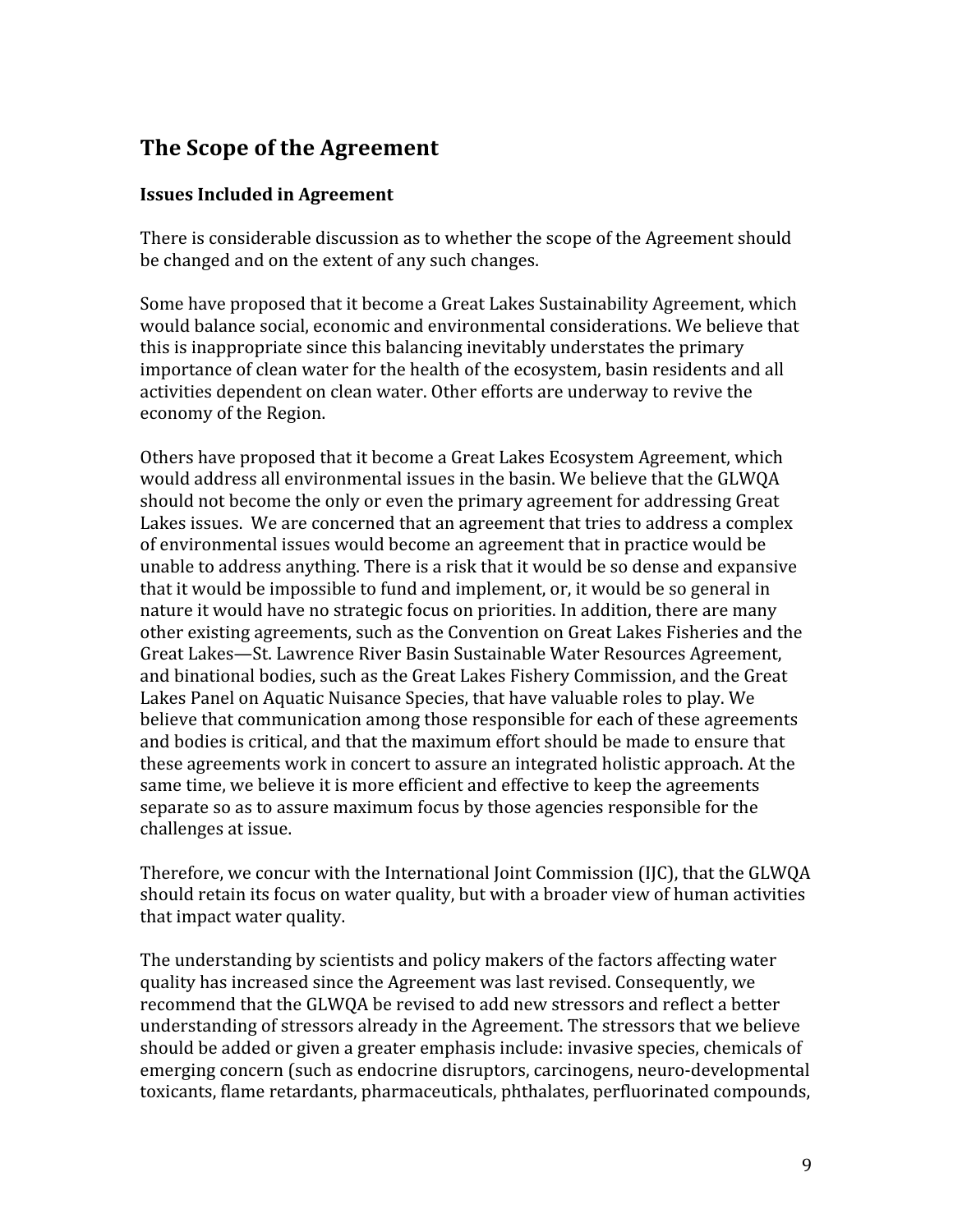perfluorooctane
sulfonate,
bisphenol
A,
nanoparticles),
air
pollution
from
sources beyond
the
Great
Lakes
basin,
radionuclides,
copper
and
nickel
sulfide
mining sources,
groundwater
pollution,
fish
farms,
intensive
agricultural
operations,
urban development, water levels insofar as they affect water quality, and climate change.

We also recommend that in addition to new problem areas, new approaches to preventing
water
quality
degradation
be
included
in
the
Agreement,
particularly those
consistent
with
precautionary,
preventive
and
ecosystem‐based
approaches. They
should
include
approaches
that
have
been
successful
elsewhere,
especially
in the
European
Union,
including
life
cycle
analysis
and
management,
extended producer
responsibility,
reverse
onus,
zero
discharge
of
persistent
toxic
pollutants, pollution prevention and regulating classes of compounds, particularly chlorinated, brominated and fluorinated organics, based on common chemical structures and activity.

Recommendation: We recommend that the GLWQA retain its focus on water quality, but that it include a broader consideration of stressors that impact water quality than is in the current Agreement. Therefore, we recommend that the Agreement be expanded to include the issues listed two paragraph **before
this.**

### Recommendation: Provisions should be put into the GLWQA committing to **cooperation
with
bodies
responsible
for
implementing
other
Great
Lakes agreements.**

Understandably, work under the GLWQA has focused on restoring and improving water quality. We also believe, however, that more emphasis should be put on protecting
those
areas
where
water
is
already
of
high
quality
and
a
zero
degradation approach
should
be
taken.
This
is
consistent
with
the
prevention
approach
that
we recommend elsewhere as a guiding principle for the GLWQA, and some efforts that have been pursued in the Basin, including the Lake Superior Zero Discharge Demonstration
Zone.

Recommendation: We recommend that the GLWQA place higher emphasis on **protecting
and
maintaining
high
quality
waters
and
those
mechanisms
critical to
protecting
water
quality,
such
as
wetlands,
than
it
currently
does
in**  addition to maintaining its present focus on restoring water quality, and that **it
include
a
zero
degradation
provision.**

### **Geographic
Scope
of
Agreement**

Currently
the
GLWQA
includes
the
St.
Lawrence
River
only
up
to
the
point
where
it ceases
to
be
the
border
between
Canada
and
the
U.S.,
which
is
near
Cornwall
and Massena.
This
is
inconsistent
with
the
ecosystem
approach
in
the
GLWQA. Therefore, we urge that the entire St. Lawrence River, including the gulf and estuary, be
included
in
the
Agreement.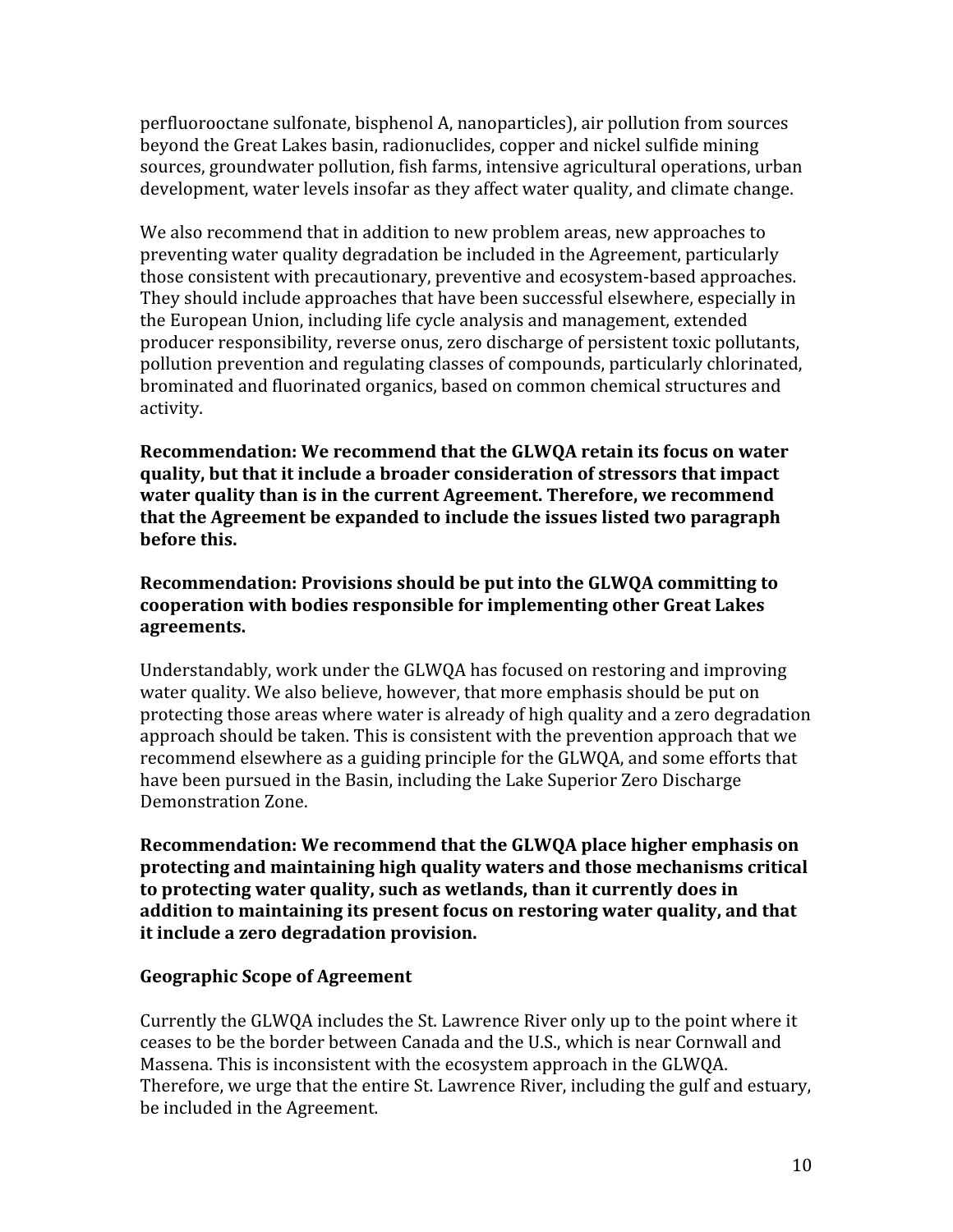The Agreement is based on the *Boundary Waters Treaty* of 1909. As a result, some argue that the Agreement can apply only to boundary waters, which means that the St. Lawrence River cannot be included once it passes Cornwall-Massena and is wholly located within Canada. However, Lake Michigan, which is wholly within the United States, is already included in the Agreement as it is part of the Great Lakes Basin ecosystem. Therefore, it is inconsistent to artificially chop off the ecosystem part
way
down
the
St.
Lawrence
River.

### Recommendation: Revise Article 1, sections (g) and (h) of the GLWQA to include the entire St. Lawrence River. In addition, section (s) should be **revised
to
include
the
Province
of
Quebec.**

## **Water
Scope
of
Agreement**

Most of the work under the GLWOA until recently has focused on the off-shore areas of
the
lakes.
The
major
exception
to
this,
of
course,
is
the
work
on
AOCs.
Recently there
has
been
considerable
discussion
of
including
nearshore,
groundwater,
and surface waters flowing into the Great Lakes and the St. Lawrence River. It is clear that
the
Lakes
cannot
be
protected
so
long
as
the
waters
that
flow
into
them
are
not cleaned
up
and
protected.

### **Recommendation:
The
GLWQA
should
be
revised
to
make
sure
that**  monitoring, protection, and clean-up plans for nearshore waters, groundwater and surface waters flowing into the Great Lakes and St. **Lawrence
River
are
emphasized.**

Annex
16
"Pollution
from
Contaminated
Groundwater"
was
added
to
the
Agreement in 1987. However, this annex has had limited effect since it lacks goals and commitments
to
specific
actions.

**Recommendation:
Annex
16
of
the
Agreement
should
be
developed
in
much**  more detail, including goals and action plans, to strengthen the groundwater **protection
component
of
the
GLWQA.
Definitions
in
the
agreement
should
be changed
to
add
groundwater.
This
is
important
not
only
to
accurately
include**  all geographical portions of the Basin ecosystem, but also to ensure that **groundwater
is
covered
by
all
of
the
protections
in
the
Agreement
that
are**  extended to all of the surface waters of the Basin.

# **Partners
in
the
Agreement**

### **Provincial,
State
and
Municipal
Governments**

Although
the
Agreement
is
a
commitment
made
by
the
Canadian
and
U.S. governments,
these
governments
cannot
achieve
the
goals
of
the
Agreement without considerable work by the provincial, state and municipal governments, who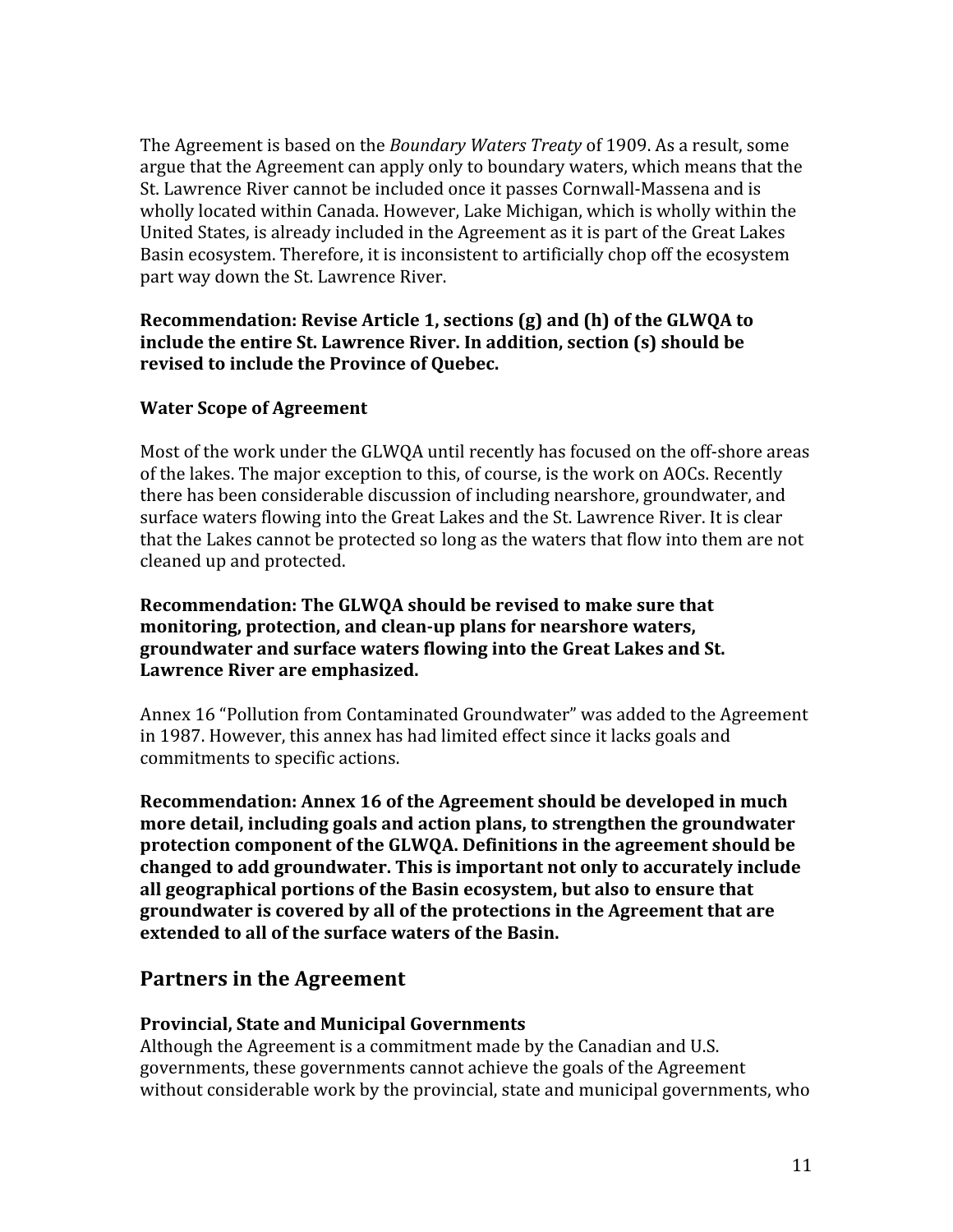play
a
critical
role
in
implementation
of
the
Agreement.
For
example,
cities
in
the Great
Lakes
and
St.
Lawrence
River
basin
invest
an
estimated
\$15
billion
each
year on
programs
essential
for
achieving
the
goals
of
the
GLWQA.

### **Recommendation:
The
provincial,
state,
and
municipal
governments
should**  be recognized in the Agreement as essential partners and should be included **in
deliberations
around
GLWQA
activities.**

### **Tribal,
First
Nation
and
Métis
Governments**

Approximately
350,000
descendants
of
the
first
peoples
of
the
Great
Lakes
basin live
in
110
nations
on
approximately
three
million
hectares
of
federally
recognized reserve land and sovereign territory in the Great Lakes-St. Lawrence River basin. Many more of their descendants live off the reserves and territories, most of them in urban
centres.
These
aboriginal
peoples
have
rights
as
sovereign
independent governments.

The unique role of the Tribes, First Nations and Métis in protecting and restoring the Great Lakes should be recognized in the GLWQA. The specific provisions related to
the
Tribes,
First
Nations
and
Métis
should
be
worked
out
through
extensive discussions
with
these
peoples.

This
unique
role
should
be
recognized
as
distinct from
"public
participation"
in
GLWQA
matters.

**Recommendation:
The
GLWQA
should
include
mechanisms
for
government**to-government consultations between the US and Canada, and First Nations **and
Tribal
and
Métis
Governments.
This
should
include
recognition
that
prior**  and informed consent be required for actions that may threaten the quality **and
availability
of
clean
water
on
the
reserves
and
territories.
It
also
should**  require that the First Nations and Tribal and Métis governments be part of any **renegotiation
of
the
Agreement.**

### Citizens of the Great Lakes-St. Lawrence River basin

A
substantial
community
of
citizens
has
developed
engaged
in
activities
directly related
to
GLWQA
activities.
For
example,
thousands
of
citizens
have
given
countless volunteer hours to the Areas of Concern program. This is only one of many such examples
that
could
be
listed.

In *Evolution
of
the
Great
Lakes
Water
Quality
Agreement*,
Lee
Botts
and
Paul Muldoon list "development of community" as one of the prime reasons for the success
of
the
Agreement:
"The
success
of
the
Great
Lakes
regime
depends
on
the shared commitment to the goals of a community that includes governments, the scientific
community,
and
nongovernmental
participants."

It is essential that the public be recognized as partners in the development and implementation
of
the
Agreement.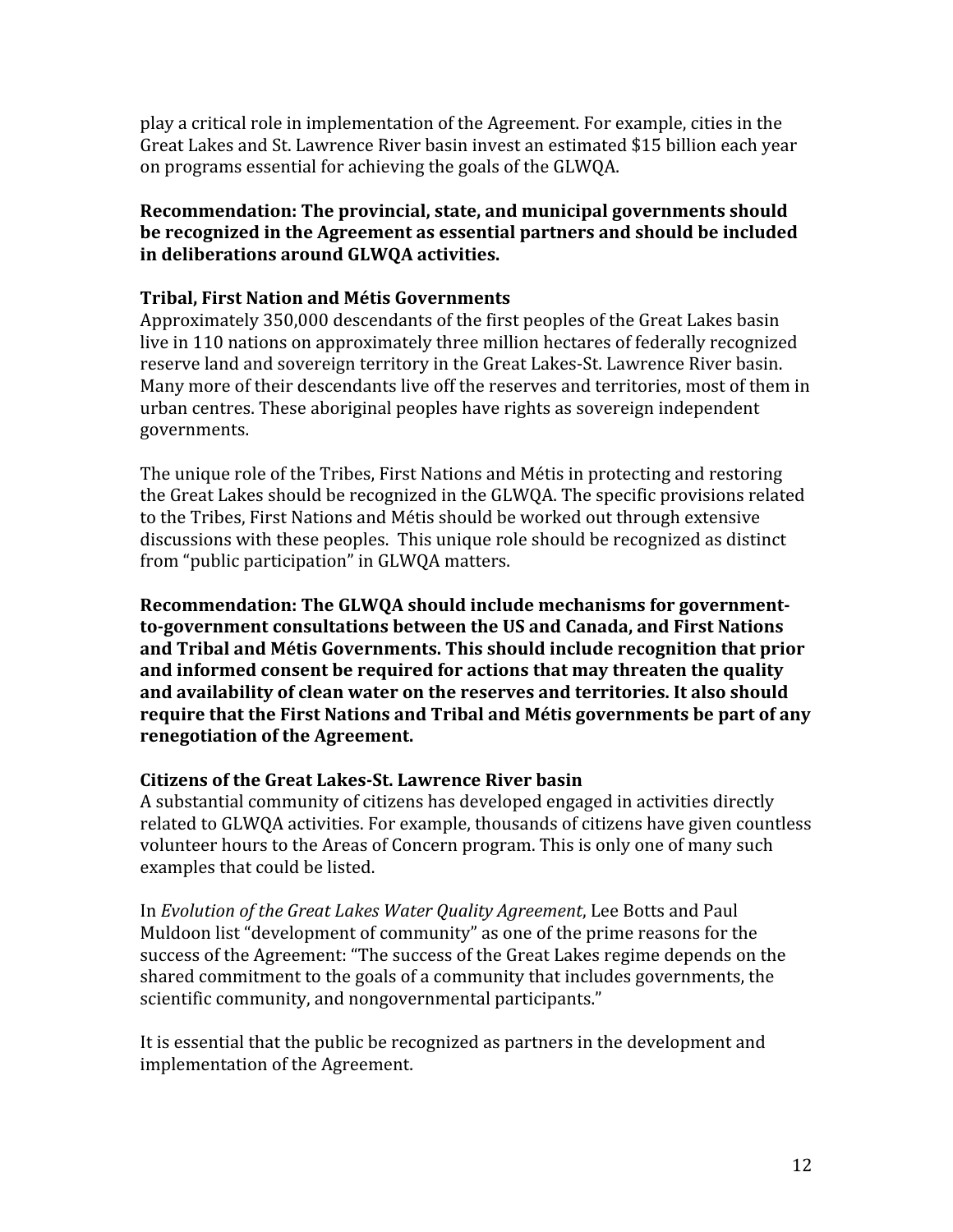Recommendation: The GLWQA should recognize the importance of the role of **the
public
and
specify
mechanisms
for
their
engagement.
Detailed recommendations
on
this
follow
later.**

# **Reviewing
&
Amending
the
GLWQA**

One of the recurring obstacles to full implementation of the 1987 GLWQA has been the
impression
that
it
cannot
be
updated
without
an
overwhelming
lengthy
process. In the past this led to calls for a reopening and renegotiation of the Agreement even to address relatively minor issues. This is unnecessary since the mechanism, Article 13,
already
exists
in
the
Agreement
to
review
and
update
each
of
the
annexes:

1.
This
Agreement,
the
Annexes,
and
the
Terms
of
Reference
may
be amended
by
agreement
of
the
Parties.
The
Annexes
may
also
be
amended
as provided
therein,
subject
to
the
requirement
that
such
amendments
shall
be within the scope of this Agreement. All such amendments to the Annexes shall
be
confirmed
by
an
exchange
of
notes
or
letters
between
the
Parties through
diplomatic
channels
which
shall
specify
the
effective
date
or
dates
of such
amendments.

2.
All
amendments
to
this
Agreement,
the
Annexes,
and
the
Terms
of Reference shall be communicated promptly to the International Joint Commission.

Therefore, we support the present structure of the Agreement, where the goals, objectives,
processes
including
public
involvement,
institutional
arrangements, reporting
and
accountability
mechanisms,
review
process,
etc.,
are
in
the
body
of
the Agreement,
and
the
more
detailed
commitments
and
plans
around
specific
stressors are
attached
in
Annexes.
As
the
Agreement
currently
states,
these
Annexes
can relatively
easily
be
amended
to
keep
the
Agreement
up
to
date.

Recommendation: In the new Agreement, a regular schedule of review and **amendment
should
be
explicitly
included
and
acted
upon
so
that
the**  Agreement stays timely. We recommend that the governments review and **consider
updating
the
Annexes
at
least
every
three
years,
starting**  immediately after the IIC's triennial report on Great Lakes water quality. These changes can be made through an exchange of letters.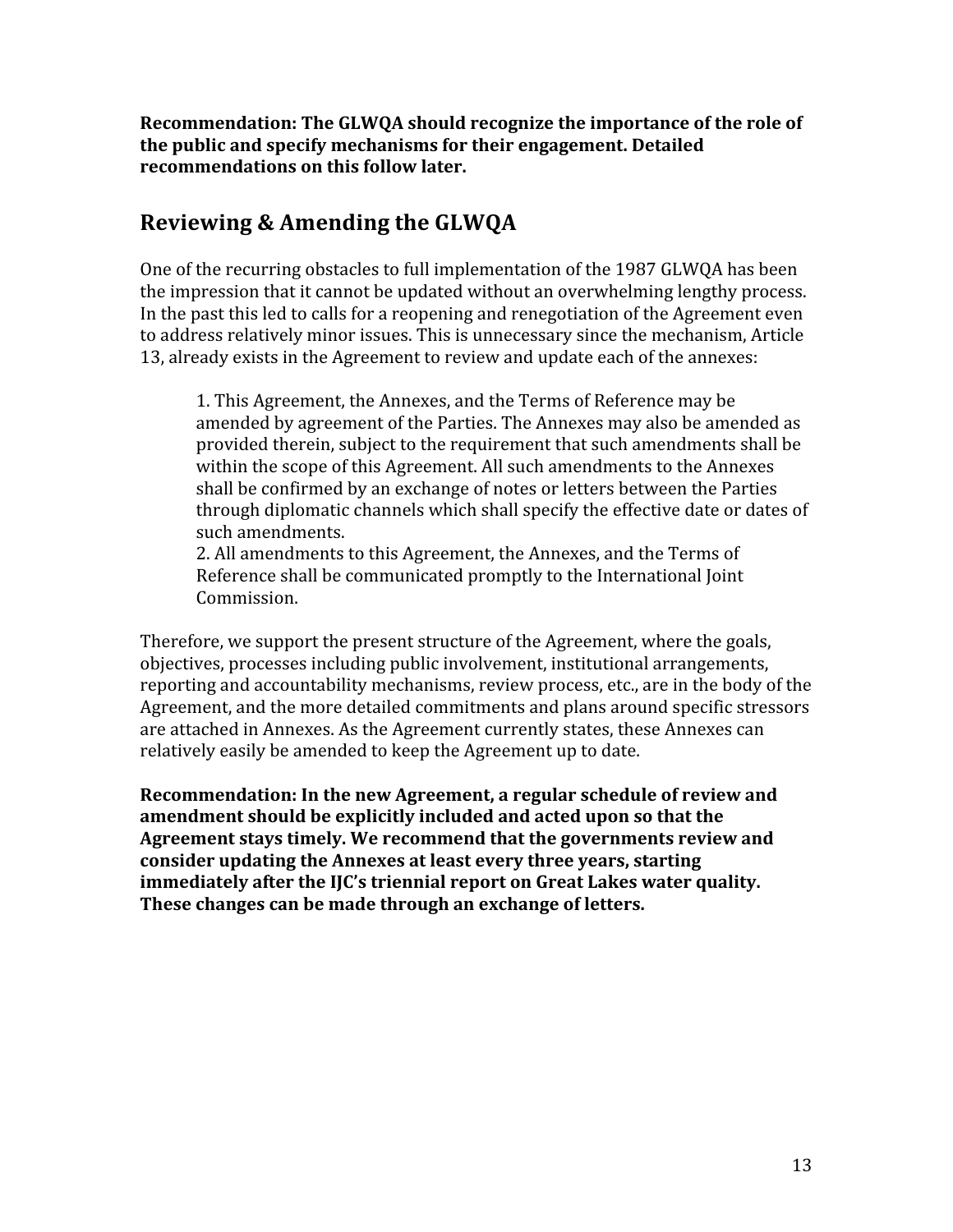# **Accountability,
Enforcement,
Compliance
&
the
Citizens'
Role**

The GLWQA inspires people in the United States and Canada to remember that the Great Lakes are shared by two countries, as well as first nations, tribal and Métis governments, and
has
driven
important
public
health
and
water
quality
improvements
for
Great
Lakes residents.
Historically,
the
GLWQA
has
been
a
key
mechanism
for
shared
coordination
and activities
for
ecosystem
restoration.
Unfortunately,
over
the
years,
the
Agreement
has become increasingly irrelevant and ineffective due to the failure of the Parties to meet their obligations
to
achieve
objectives
and
goals.

Effective
implementation
and
accountability
are
fundamental
to
a
successful
GLWQA
and real water quality improvement in the Great Lakes. The public has been clear that they want more accountability and this is a critical issue in any renegotiation. Since its establishment
in
1972,
with
changes
in
1978
and
1987,
in
the
United
States
the
GLWQA
has been considered by some to be an unenforceable "executive agreement." To help correct this
situation,
Congress
amended
the
Clean
Water
Act
in
1990
to
require
the
federal government,
in
partnership
with
the
states,
to
"achieve
the
goals
embodied
in
the
Great Lakes
Water
Quality
Agreement."

Even grounding the GLWQA in the Clean Water Act has proven insufficient to compel action.

In
1995,
the
U.S.
Environmental
Protection
Agency
(EPA)
promulgated
water quality
standards
under
the
Great
Lakes
Water
Quality
Initiative
for
toxic
pollutants.
In ensuing
litigation
before
the
U.S.
Court
of
Appeals
for
the
District
of
Columbia
Circuit,
EPA argued against using the GLWQA as a rationale for phasing out toxic pollutants, arguing that
the
GLWQA
was
voluntary.
The
Court
of
Appeals
agreed,
although
EPA
eventually issued final standards under the Initiative, which has led to more restrictive permitting requirements.

In preparing for the renegotiation of the current agreement, the Canadian and U.S. governments have stated that they intend to draw heavily from their 2006 and 2007 GLWQA
review
in
crafting
the
new
GLWQA.
During
the
2007
review,
as
stated
in *Synthesis*  of Public Comment, accountability was a "major theme." A key recommendation included the
following
statement:

"The
IJC
should
do
everything
possible
to
ensure
that
any
future
version of
the
Great
Lakes
Water
Quality
Agreement
includes
enforcement measures
that
allow
outside
entities
to
hold
governments
accountable, in
court
if
they
fail
to
meet
the
specific
goals,
action
and
timelines
that
should be part of the new Agreement. This increase in meaningful accountability might
help
rebuild
public
trust
in
the
institutions
charged
with
protection
of the
Great
Lakes...
(p.34)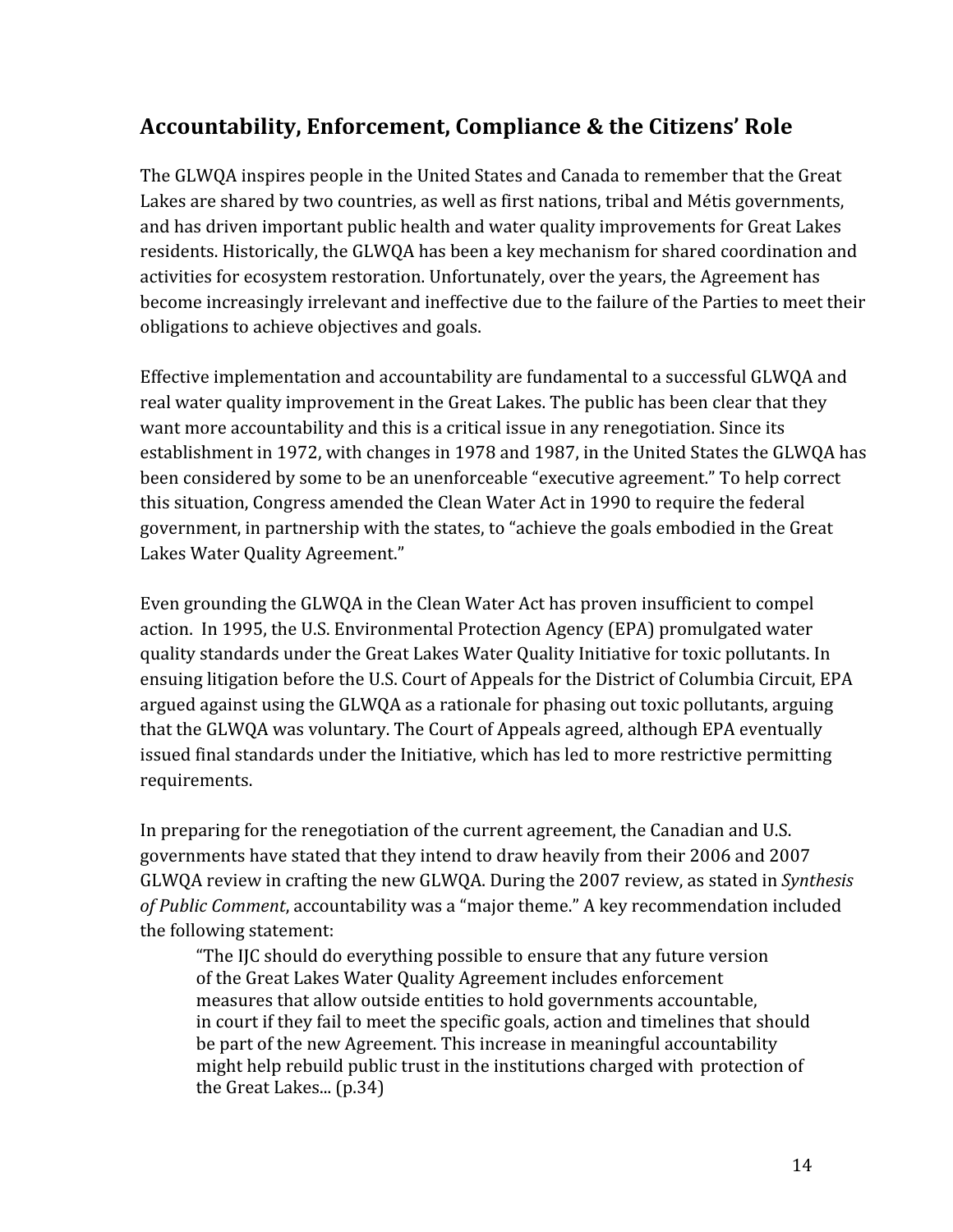However, the IJC is not the enforcing body. The domestic agencies of the two nations are. Failure of the parties to achieve accountability within these agencies to date compels us to recommend that the Parties, as part of the renewal of the GLWQA, develop a comprehensive
program
and
plan
to
implement
the
new
agreement,
designed
with
full public
engagement.

This
plan
should:

- publicly delineate priorities, stated actions and associated funding needs;
- improve access to information by requiring regular reporting on the implementation
of
action
items
and
delivered
funding;
and
- have this information open to the public through a frequently updated Web site designed to track progress on objectives, open records to the citizens of both nations,
and
reported
on
at
IJC
biennial
or
triennial
meetings.

**Recommendations:
We
urge
that,
through
the
Agreement
process,
the
Parties publicly
commit
to
establishing
a
legislative
and
regulatory
framework

(on
a**  specified timeline) for achieving and monitoring progress towards Agreement goals **and
objectives.

This
framework
should
include:**

**1.
A
comprehensive
review
of
domestic
law
as
it
relates
to
protecting
and**  restoring water quality and the chemical, physical and biological integrity of the **Great
Lakes
ecosystem,
and
specific
recommendations
for
revisions
to
domestic
law that
will
support
compliance
and
enforcement
with
Agreement
objectives.**

**2.
Specific
requests
to
Parliament
and
Congress
to
undertake
the
process
of**  enacting legislation to achieve Agreement compliance within the timelines of appropriate reauthorization schedules and other legislative processes.

**3.
Development
of
commensurate
regulatory
programs
within
appropriate**  federal agencies, and agreements with implementing enforcement agencies in state, **provincial,
first
nation
and
tribal
governments
that
clarify
roles
and
responsibilities**  for meeting Agreement objectives, public review processes, and reporting to the **Parties,
the
IJC
and
the
public.**

**4.
Funding
strategies
and
sufficient
appropriations
to
support
enforcement capacity
at
the
federal,
state
and
provincial
levels.**

**5.
Periodic
public
review
by
administrative
agencies,
and
legislative
bodies.**

**6.
Independent
review
by
agencies
such
as
the
Auditor
General
of
Canada,
the**  Government Accountability Office in the U.S., and by independent scientific bodies such as the U.S. National Academy of Sciences and the Royal Society of Canada.

**7.
Each
Party
should
specifically
identify
and
make
publicly
known
the**  domestic public official who carries the responsibility for domestic compliance with **the
GLWQA.
This
responsibility
should
be
articulated
in
the
official
governmental
job description
for this
public
servant.**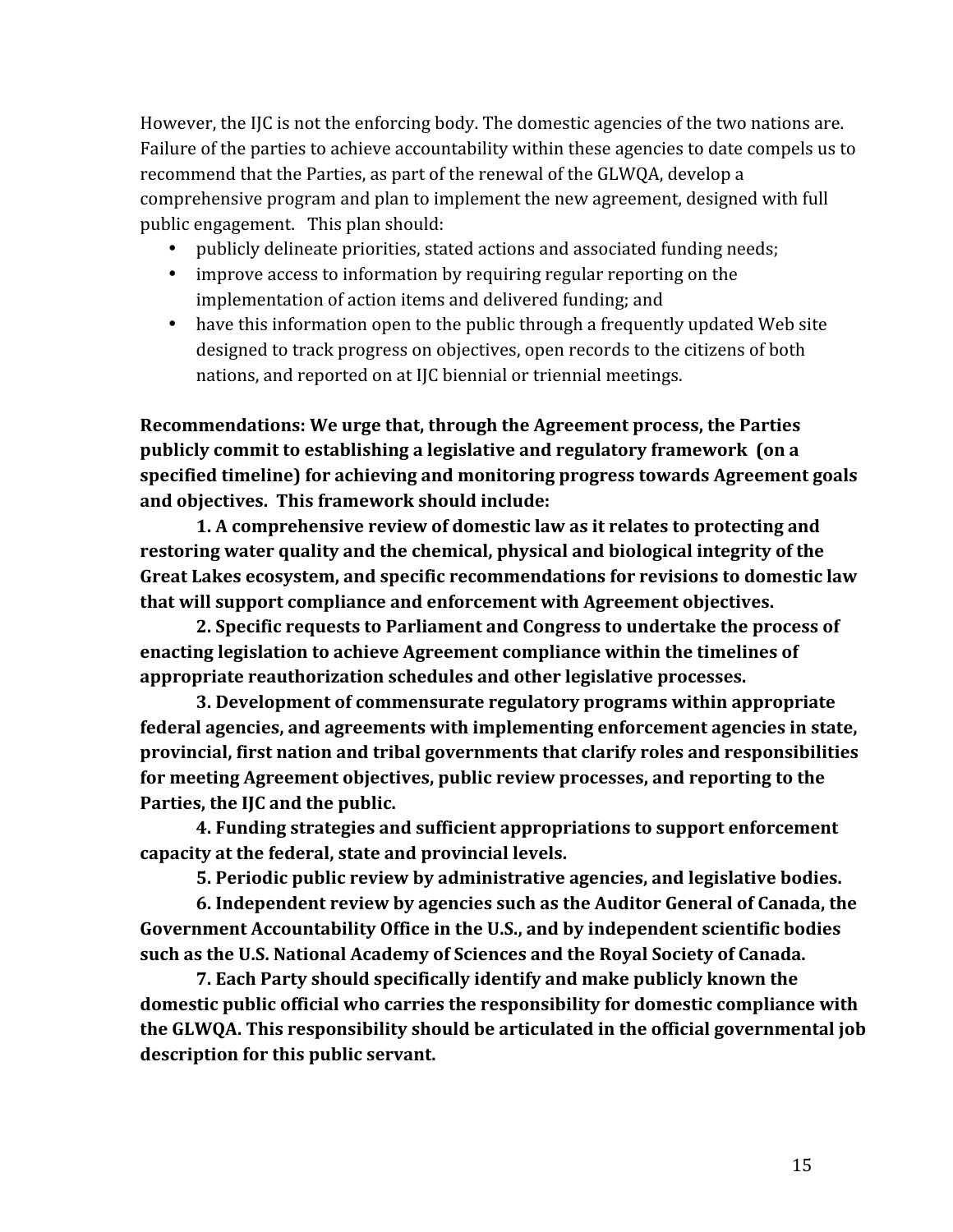Recommendation: Article XI Section 2 of the GLWQA should be amended to **state
that
the
Parties
commit
themselves
to:**

**1.

Appropriate
funds
required
to
implement
this
Agreement,
including the
funds
needed
to
develop
and
implement
the
programs
and
other
measures provided
for
in
Article
VI
of
this
Agreement,
and
the
funds required
by
the**  International loint Commission to carry out its responsibilities effectively;

2. Enact any additional legislation that may be necessary in order to **implement
the
programs
and
other
measures
provided
for
in
Article
VI of
this Agreement;
and**

**3.
Coordinate
with
the
State,
Provincial,
tribal,
first
nation
and
Métis**  Governments, and stakeholders in all matters relating to this Agreement.

The possibility for accountability is dramatically weakened by words that do not specifically
say
"commit."

Recommendation: All phrases that grant governments generic flexibility in implementing the GLWQA, such as "shall seek to" and "will make their best efforts to," should be removed from the GLWQA and replaced with clear **commitments.**

#### **Citizen
Roles
and
Rights**

The
success
of
the
GLWQA
has
depended
on
strong
citizen
participation
to
stimulate the
political
will
of
the
governments.
All
forms
of
public
involvement
have
declined in
recent
years.
The
trend
away
from
public
engagement
is
inconsistent
with
other international
agreements,
which
aim
toward
increased
public
engagement, accountability and access to justice.<sup>1</sup>

### **Recommendation:
The
GLWQA
should
contain
specific
provisions
to guarantee
transparent
pubic
access
to
GLWQA
processes
and
decisionmaking.**

<sup>&</sup>lt;sup>1</sup> Two examples are: the North American Agreement on Environmental Co-operation (NAAEC) under the North American Free Trade Agreement and the United Nations Economic Commission for Europe (UN/ECE) Convention on Access to Information, Public Participation in Decision-making and Access to Justice in Environmental Matters (Aarhus Convention). The NAAEC contains both a citizen petition process and a government-to-government dispute resolution process. The petition process can trigger an independent review of claims that one of the governments is "failing to effectively enforce its environmental laws". The dispute resolution process can lead to "monetary enforcement sanctions" for persistent patterns of weak environmental enforcement. The Aarhus Convention (which came into force in 2009 and to which Canada/United States are not signatories) contains provisions relating to the "three pillars" of access to information, participation in the environmental decision-making process, and access to justice through an independent review process. The latter includes provision for both direct and indirect enforcement of national environmental laws.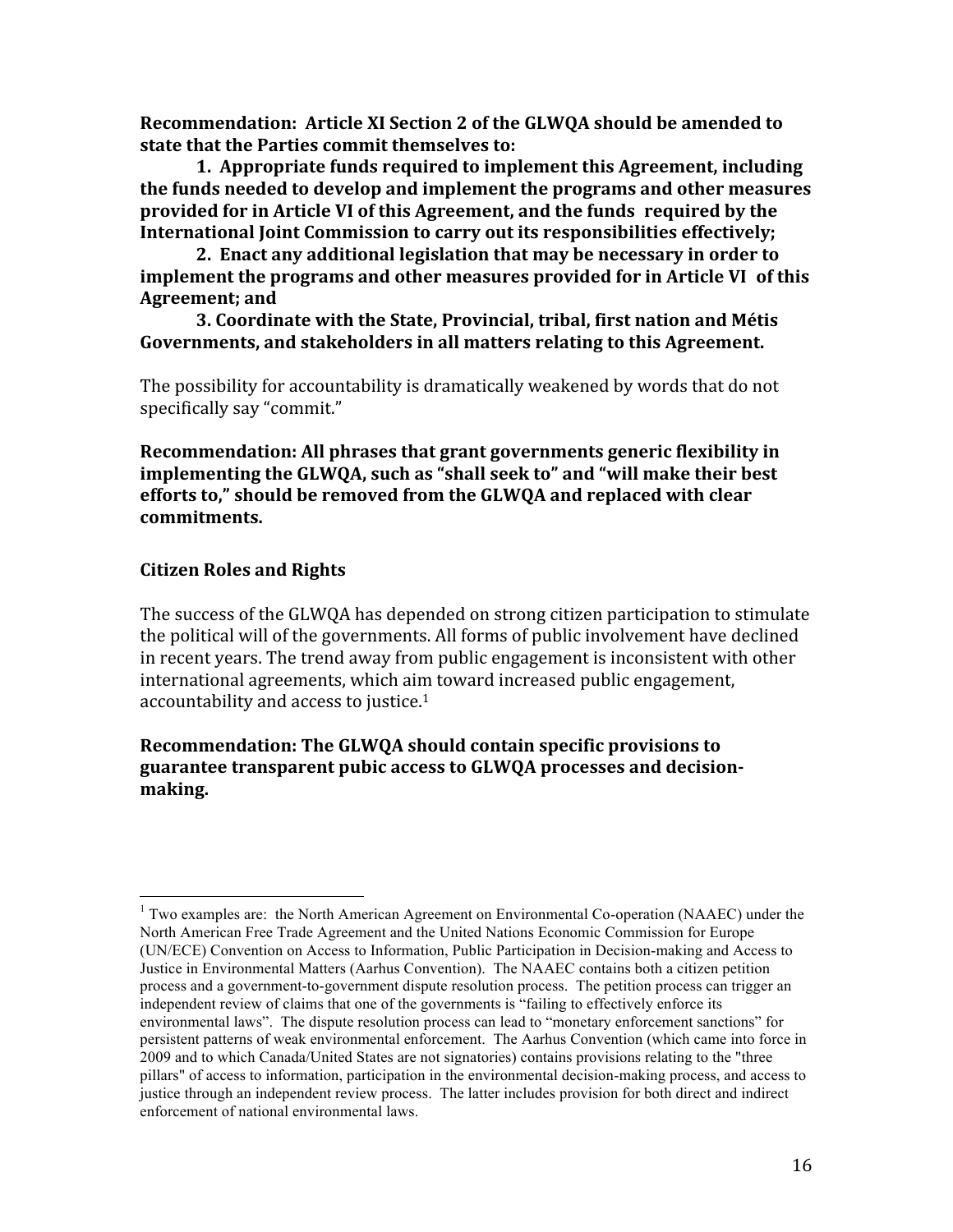### **Access
to
Information**

Access to information is essential to effective participation in environmentaldecision-making. Full, timely access to information should include both passive and active
mechanisms
for
information
disclosure.
Passive
mechanisms
provide
that information
be
made
available
on
request.

Active
mechanisms
provide
that information
be
collected
and
disseminated
in
the
public
interest.

Both
types
of mechanisms
should
be
reflected
in
the
GLWQA.

Recommendation: Provisions should be added to the GLWQA that include, but **are
not
limited
to,
the
following:**

- Commitments to providing access to information affecting policies and decisions in a timely fashion, allowing for meaningful citizen and local government participation in decision-making;
- Regular government reporting on progress toward achieving specific **goals
and
objectives;
and,**
- Clear government reporting on budget allocations and actual **expenditures.**

## **Advisory
board
participation**

The public also should be assured of more meaningful participation in IJC activities. Citizen experts in the appropriate fields and representatives of the basin's environmental groups, at least one from each country, should be appointed to the IJC's existing boards, that is, the Water Quality Board, the Science Advisory Board, and
the
Council
of
Great
Lakes
Research
Managers.
Nominations
for
environmental group
representation
on
the
boards
should
be
solicited
from
a
body
of
all environmental groups in the basin reasonably characterized as being regional in nature. As specified for other representatives in the IJC's Mission Statement and Guiding
Principles,
environmental
group
representatives
would
be
expected
to perform as advisors in their personal and professional capacities rather than in their
organizational
capacities.

In addition, a new Citizens Advisory Board should be instituted by the IIC. This board
should
advise
the
IJC
commissioners
on
the
adequacy
of
government programs
and
the
partnerships
enabled
through
government
facilitation
to
achieve the
goals
of
the
GLWQA
and
make
recommendations
on
how
these
programs
could be
improved.

**Recommendations:
The
GLWQA
should
be
revised
to
require
environmental citizen
representatives
on
all
existing
IJC
boards.
In
addition,
the
Agreement**  should require the IJC to set up a Citizens Advisory Board to advise the IJC on **the
adequacy
of
government
programs
and
to
make
recommendations
to
the IJC
on
these
matters.**

### **Public
participation
in
reporting**

The
IJC
and,
perhaps
more
importantly,
the
governments
should
assure
ample opportunity
for
public
participation
in
all
reporting
and
information
exchange processes,
and
in
particular
the
IJC
biennial
or
triennial
meetings.
The
GLWQA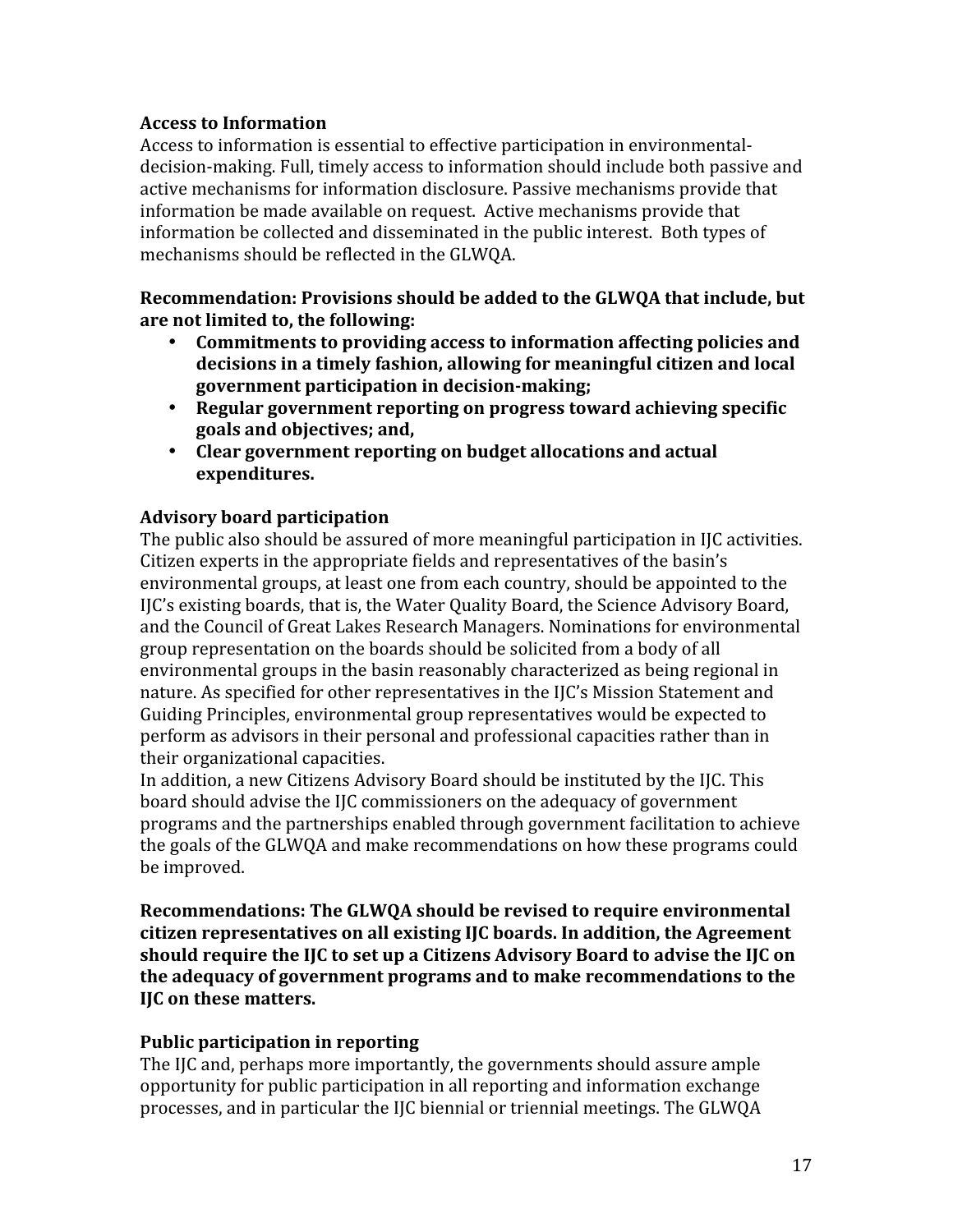should specify that the IJC biennial or triennial and board reports will be completed substantially in advance of the biennial or triennial meeting, and that commissioners,
report
authors,
and
government
officials
will
all
be
present
to accept comment and to answer questions from the public about the reports.

Recommendation: The GLWQA should specify that the IJC should provide for public participation in its biennial or triennial meetings in a matter that **facilitates
meaningful
involvement,
for
example,
through
a
process
such
as that
outlined
in
the
previous
paragraph.**

### **Public
Petitions**

The
Agreement
should
specify
a
public
petition
process
by
which
any
resident
of either country can claim a failure to implement the Agreement. Such petitions would be required to meet screening criteria, as judged by the IJC to ensure that they are not frivolous or duplicative of existing litigation, and that alternative domestic procedures applicable to the petition topic have been tried. If a petition is valid, the Agreement should require an investigation of the petition topic by the IJC, a public response from the relevant governments, recommendations by the IIC for action. and a commitment by the governments to be bound by the IJC's recommendations as
a
result
of
a
public
petition
process.

Recommendation: The GLWQA should be amended to require the IJC to set up a citizen public petition process. The IJC should consult with the public as it **develops
this
petition
process.**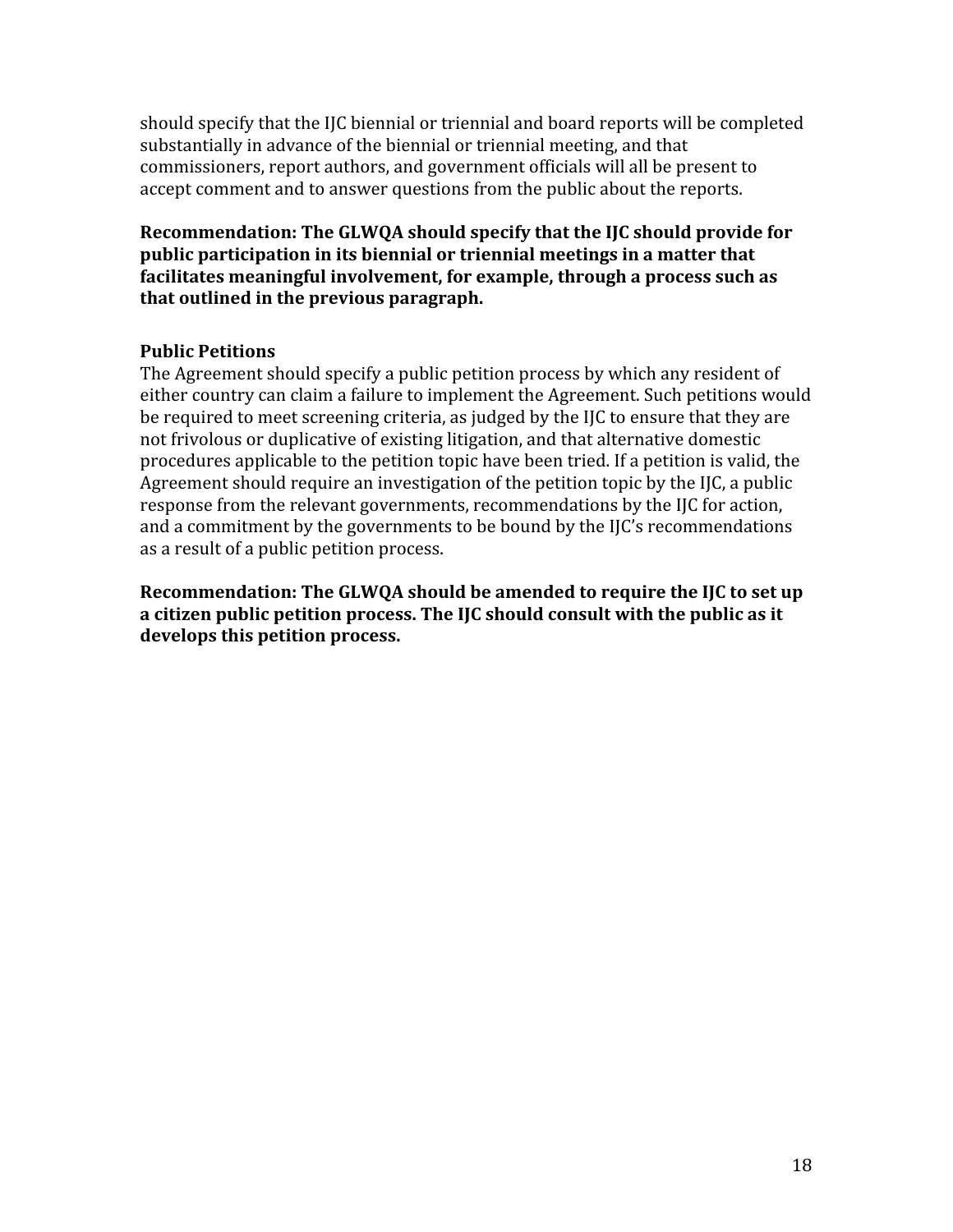# **Binational
Institutions**

As
threats
to
the
ecosystem
grow,
binational
responsibilities
have
been
blurred
and unbalanced between the two countries. Rather than strengthening Great Lakes binational
institutions,
which
are
essential
for
a
true
cooperative
ecosystem approach,
the
shifts
in
power
in
the
Great
Lakes‐St.
Lawrence
River
basin
since
1987 have resulted in confusion. For example, the oversight powers of the IJC have substantially lessened in the past twenty years. Government accountability for their commitments
in
the
Agreement
has
waned
at
the
same
time.

Since
the
1987
revisions
to
the
GLWQA,
there
has
been
incomplete
implementation of a number of the provisions of the Agreement. Some of these can be attributed to inadequate
efforts
at
the
binational
level.
The
Governments
created
several
new implementation
mechanisms
not
in
the
Agreement
such
as
the
Binational
Toxics Strategy
(BTS)
established
in
1997,
the
State
of
the
Lakes
Ecosystem
Conferences (SOLEC)
started
in
1994
and,
in
2004,
the
U.S.
government
established
a
Great
Lakes Regional
Collaborative
(GLRC).
The
BTS
does
not
have
binding
commitments
and has
few
mechanisms
to
deal
with
new
pollutants
or
synergistic
effects.
The Governments created their State of the Lakes Ecosystem conference as a binational opportunity
to
update
and
review
data
and
report
on
indicators,
but
there
is insufficient
linkage
between
state
of
the
lakes
indicators
and
government commitments
under
the
GLWQA.
In
the
U.S.
the
GLRC
strategy
identified
goals
and objectives for a Great Lakes restoration in eight issue areas; however, there was only
very
limited
involvement
of
Canada,
threatening
to
undermine
the
binational cooperation
needed
for
an
ecosystem
approach.

Leading up to the 1987 renegotiation of the GLWOA, environmental groups sought to
increase
the
accountability
of
governments
for
progress
toward
achieving
the objectives
of
the
agreement.
They
did
this
by
advocating
for
more
specific
actions
on issues
and
calling
for
more
public
involvement
in
binational
decision‐making**.**

The
renegotiated
1987
GLWQA
contained
many
new
obligations
for
action
and
for reporting to the public on critical pollutants, point source impact zones and the RAPs
and
LAMPS
[Annex
2],
contaminated
sediments
[Annex
13],
non
point‐source pollution
[Annex
13],
airborne
toxic
substances
[Annex
15]
and
contaminated groundwater
[Annex
16].

Despite these new focuses, in the past twenty-three years, there has been a serious weakening and confusion of the accountability mechanisms and responsibilities for Great Lakes water quality and a lack of coordinated strategic bi-national programs to address the long-existing crises in the Great Lakes as well as failure to keep up with the growing threats to the ecosystem.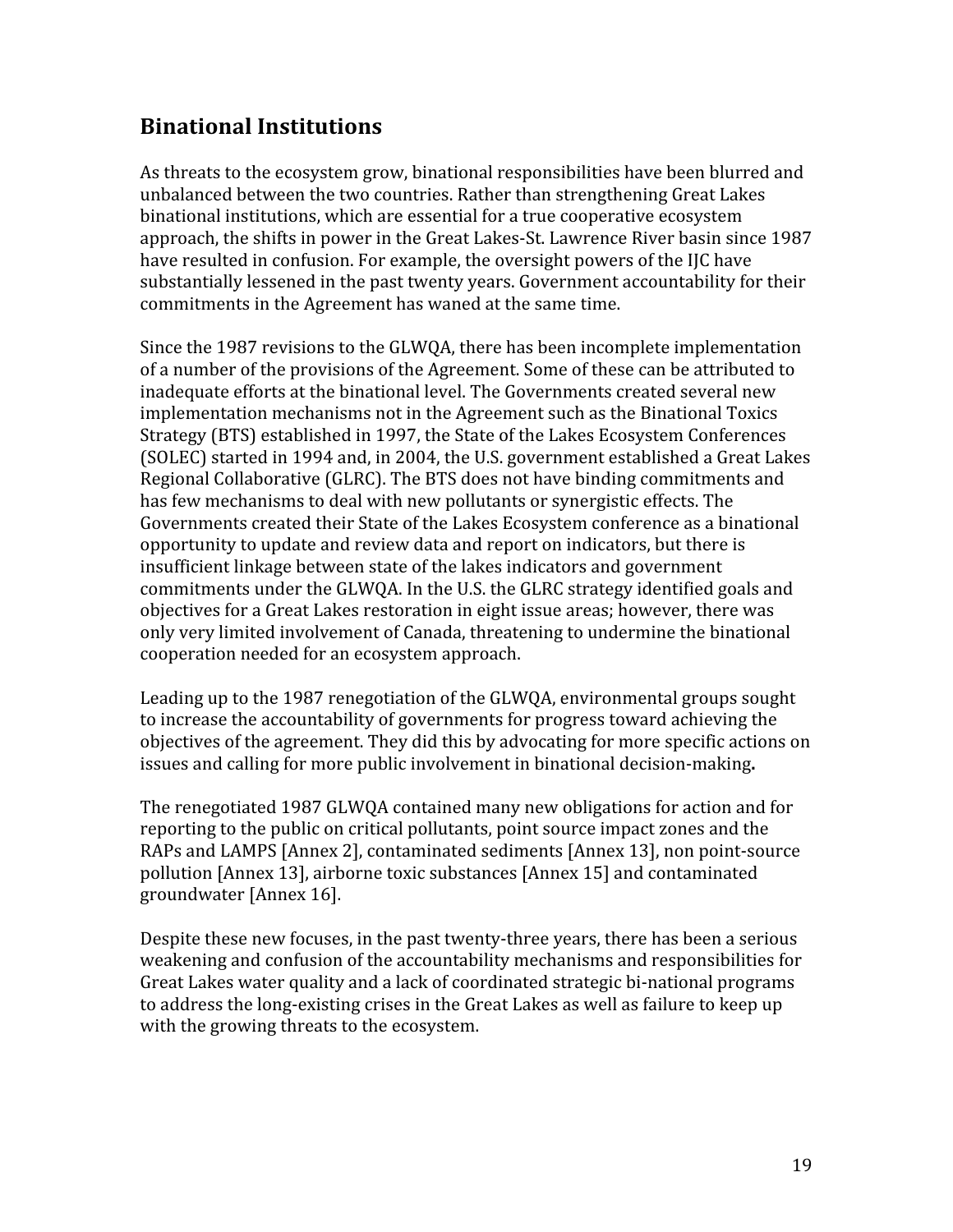### **Binational
Executive
Committee
(BEC)**

The 1987 Agreement added a new requirement for the Parties to meet twice a year "to
co‐ordinate
their
respective
work
plans
with
regard
to
the
implementation
of this
Agreement
and
to
evaluate
progress."
The
BEC
was
set
up
to
fulfill
this
new commitment.

Over the past twenty years BEC has failed to adequately fulfill this task. Their meetings,
based
on
our
observations
and
assessment,
have
primarily
become opportunities
for
information
exchange
between
the
two
countries
–
not
times
at which problems are worked through and new solutions developed.

In
a
few
cases,
BEC
has
developed
and/or
overseen
joint
programs
to
address matters in the GLWQA. One of these is the BTS. This was created to fulfill a commitment in the 1987 GLWOA for such a program – a commitment that the IIC had to repeatedly remind them of before they created it in 1997. The problem, however, is that if one country or the other becomes stubborn on a matter, the joint programs
falter.
Increasingly
we
have
seen
these
programs
stalled
by
national
head offices
that
fail
to
recognize
the
importance
of
jointly
developing
and
overseeing
the implementation of programs at the Great Lakes-St Lawrence River basin level programs
that
may
need
to
differ
from
national
programs
to
suit
regional
needs
and goals.

The danger in such a situation is that the needs of the shared Great Lakes and St. Lawrence River ecosystem are not necessarily reflected in national programs and financing. BEC has failed to be much more than a place where the two governments inform
each
other
of
what
they
are
doing
rather
than
assessing
whether
the programs
are
adequate
to
address
shared
needs
and
determining
additional
actions needed to address these needs. As a result, even though the BEC's name implies that it operates "binationally", for the most part BEC operates "bilaterally," i.e., not working
jointly.

Another problem with the BEC is that is not a very open process; it fully includes only
federal,
state
and
provincial
agencies.
The
tribal,
first
nation,
ENGO,
industrial, and municipal attendees have the status of "official observers." They get to comment on
items
BEC
is
discussing.
When
BEC
makes
decisions
on
items,
e.g.,
the
recent changes
in
reporting
procedures
and
timing
in
the
LaMPs,
they
do
not
put
the proposals
out
for
public
consultation
before
making
decisions.
In
the
case
of
the recent changes to LaMPs, for example, not even the lakewide public forums were consulted.

### **Recommendation:
Article
X,
3
of
the
GLWQA
should
be
amended
in
the following
ways:**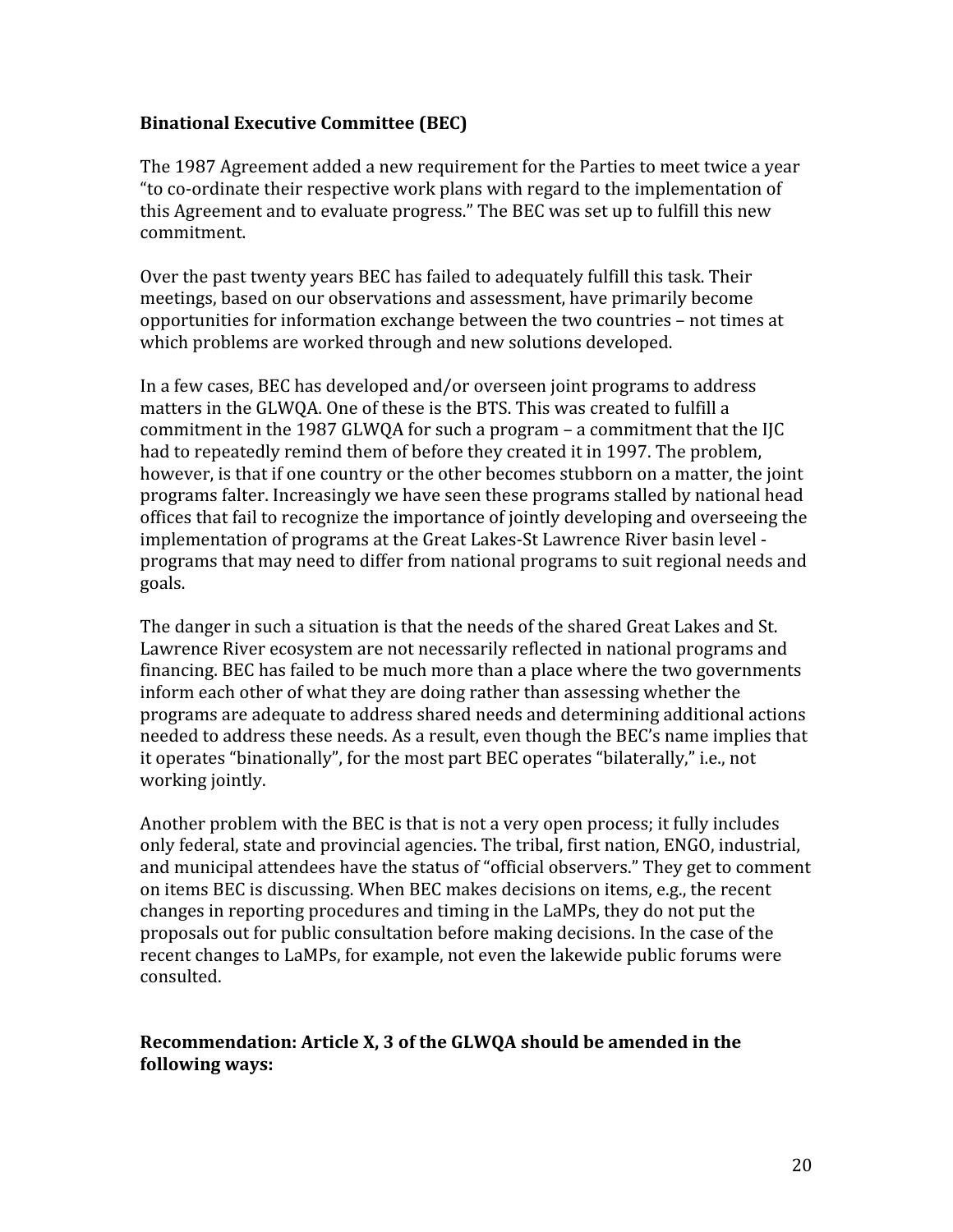- **1. Revise
description
of
role
of
BEC
to
include
development
of
a**  comprehensive binational Great Lakes-St. Lawrence River basin work **plan
by
a
specified
date
using
an
open
and
transparent
process.
This**  work plan should be based on the commitments in the GLWQA. The section should also state a frequency with which the workplan will be **updated.**
- **2. The
Agreement
should
specify
that
the
binational
work
plan
will identify
prescriptive
programs
for
both
present
and
emerging
needs and
will
include
timetables
for
regular
review
and
reporting
on progress
on
the
work
plan.**
- **3. The
Agreement
should
state
that
the
provincial,
state,
first
nation, tribal,
Métis
and
municipal
governments
shall
be
members
of
the
BEC. Representatives
of
the
public,
including
industry,
ENGOs,
etc,
should also
be
fully
included
as
members
of
BEC
for
discussion
purposes,
but they
should
not
be
part
of
the
final
decision
voting.**
- **4. All
BEC
activities
should
be
conducted
in
an
open
and
transparent**  manner. This should include having all meetings public and the conduct of a formal consultation process on the binational plans as well as on all **matters
that
would
change
existing
programs
or
processes.**
- **5. BEC
should
utilize
the
SOLEC
process
to
develop
and
report
on indicators
that
measure
progress
toward
meeting
the
specific**  objectives of the GLWQA. The SOLEC process should be more active at **including
public
participants
in
its
processes.**

## **The
International
Joint
Commission**

The IJC is seen as a critical institution for the success of the GLWQA. Unfortunately, there is currently a strong and near unanimous opinion that the IJC is not adequately
fulfilling
its
responsibilities.

According to the Agreement, the roles of the IIC are:

- Collation, analysis, and dissemination of data and information on the condition
of
the
boundary
waters
and
on
pollution;
- Collection, analysis, and dissemination of data and information concerning the General and Specific Objectives and the operation and effectiveness of the programs
and
other
measures
established
pursuant
to
this
Agreement;
- Tendering advice and recommendations to the Parties and State and Provincial governments on matters in the Agreement and its annexes;
- Assisting in the coordination of joint activities under the Agreement;
- Assisting and advising on research in the Great Lakes basin; and,
- Investigation of matters referred to it by the two federal governments.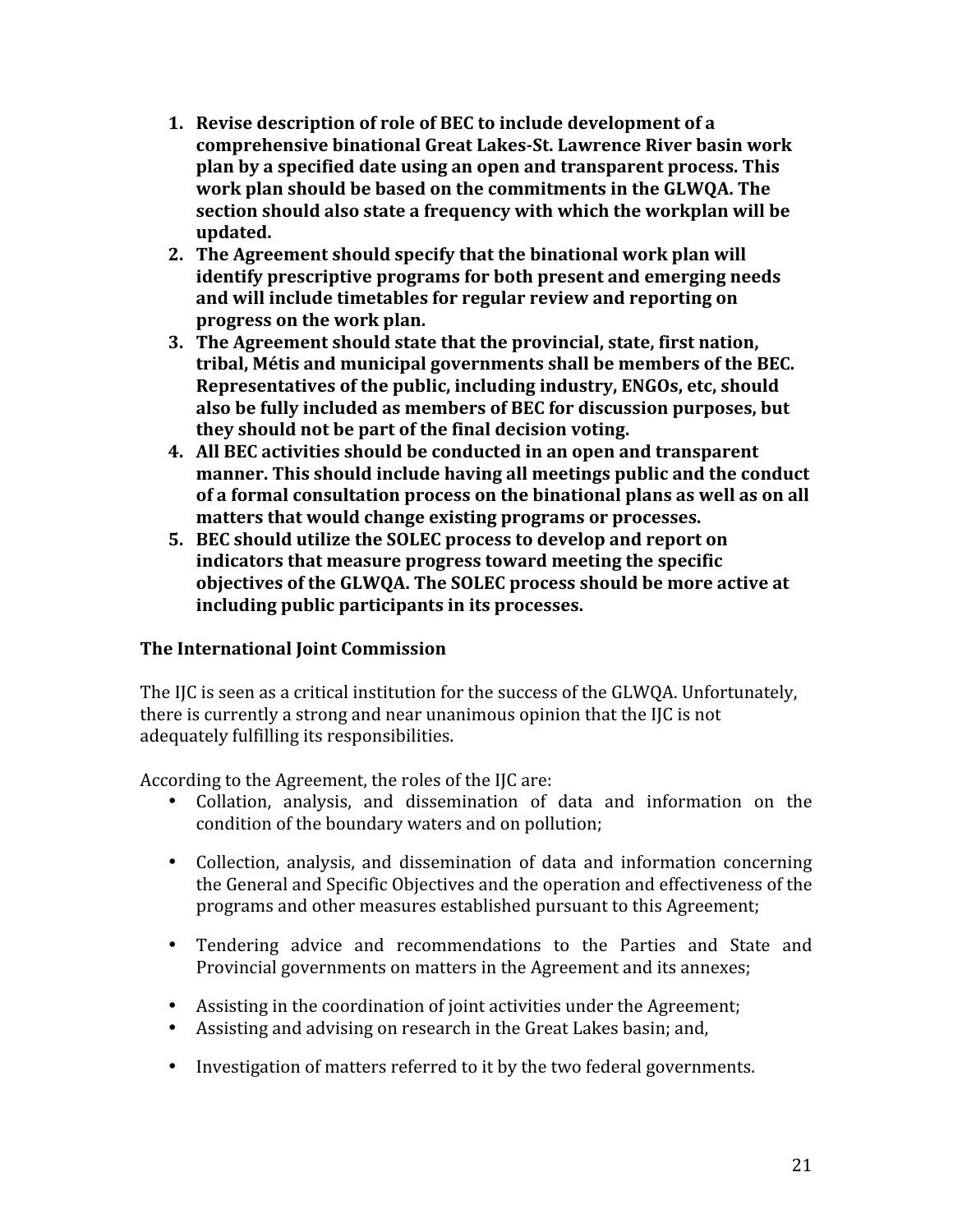A prime part of the recent criticism of the IJC in regards to its activities under the GLWQA is that it is failing to evaluate and to provide leadership as an independent voice for the Great Lakes. The roles currently listed certainly allow for and encourage the IIC to play those roles, but they need to be more explicit to make the parties'
and
public's
expectations
of
the
IJC
and
the
roles
and
responsibilities
of
the Great
Lakes
regional
office
clearer.

Recommendation: Revise Article VII on the role of the IJC to add the following role at the beginning of the list: Evaluation of the condition of the Great Lakes and St. Lawrence river ecosystem and of the government programs affecting the basin, and leadership in finding solutions to Great Lakes-St. Lawrence River problems. The main purpose of SOLEC should be to provide the IIC with **an
assessment
of
the
condition
of
the
Great
Lakes
and
St.
Lawrence
ecosystem.**  The SOLEC process should be designed to provide the IJC with the evaluation **of
conditions
and
progress
towards
meeting
the
purpose
of
the
Agreement, through
the
development
of
and
reporting
on
established
endpoints.**

The previous valuable role of the IJC's Water Quality Board (WQB) has lessened over the past twenty-three years. It used to put out excellent evaluations of the state of
Great
Lakes
programs.
With
its
regional
office
substructure
seriously
weakened by
the
parties,
it
now
focuses
more
on
specific
issues
instead
of
giving
such
a thorough
analysis
of
the
whole
range
of
programs.
The
IJC's
Water
Quality
Board needs
to
have
its
mandate
and
membership
re‐expanded
and
more
explicitly described
in
the
GLWQA.

When the WQB was conducting assessments of government programs, it sometimes came
under
criticism
because
the
WQB
was
solely
made
up
of
federal,
provincial and
state
government
people.
This
was
seen
by
some
as
a
conflict
of
interest, making it difficult for them to provide an honest evaluation of the programs. To give more credibility to the work of the WQB, its membership should be expanded beyond
the
federal,
provincial
and
state
governments.

Recommendations: The WOB's mandate in the GLWOA should be amended to **specifically
say
that
it
will
assess
the
state
of
the
government
programs
in**  protecting and restoring the Great Lakes and St. Lawrence River basin. The **GLWQA
should
be
amended
to
specifically
state
that
the
membership
of
the**  WQB will include members of the federal, provincial, state, first nation, tribal, **Métis,
and
municipal
governments,
as
well
as
the
public.**

One of the valuable roles that the IIC plays is to hold a biennial meeting in the Great Lakes to draw together people from throughout the basin. This meeting should focus on the state of the lakes' and their response to protection and restoration initiatives and on the state of the government programs to carry out the commitments
they
made
in
the
GLWQA.
The
prime
roles
of
this
meeting
should
be to provide the public with the opportunity to assess, comment on and make recommendations on the IJC board's reports and the State of the Lakes report on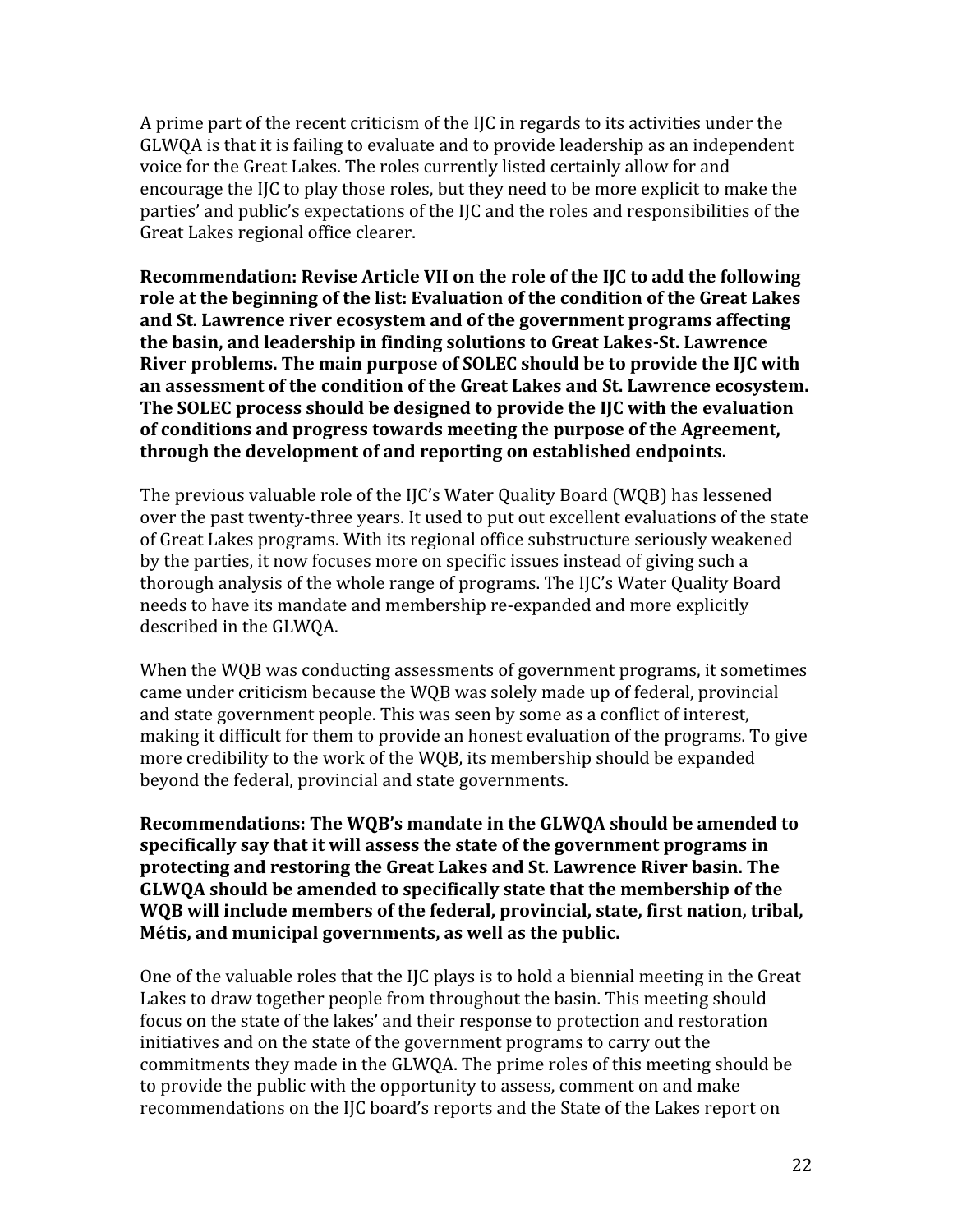these
matters.
This
meeting
is
not
now
required
in
the
GLWQA,
but
has
been happening
as
a
matter
of
established
practice.

The
IJC's
biennial
meetings
currently
include
a
session
where
the
governments report on their activities since the last IJC biennial meeting. These sessions have proven frustrating for the public since the public is not given adequate time to ask questions
of
or
make
comments
directly
to
the
governments.
These
sessions
would be more meaningful if the public's concerns about government action were directly addressed
to
the
governments
with
an
opportunity
for
the
governments
to
respond. These would in effect become accountability sessions. The session where the IJC Commissioners
were
hearing
directly
from
the
public
would
then
focus
on
the public's suggestions for recommendations that they would like the IJC to make in their
next
report.

Considerable concern has also been raised about whether reporting in this detail every two years is necessary. We believe it makes more sense to set this on a threeyear
cycle
for
the
SOLEC
and
IJC
meetings
in
order
to
focus
government
attention
on the
implementation
of
programs
rather
than
merely
reporting.However,
the
cycle should
not
be
less
frequent
than
three
years
because
assessment
and
reporting
are critical
components
of
good
governance,
providing
essential
information
for
making course
corrections
and
improvements,
and
providing
accountability
to
the
public.

Recommendation: Article VII 3 of the GLWQA should be changed so as to require a full report from the IIC to Parliament and Congress as well as to the **public
every
three
years,
instead
of
every
two
years.
In
addition,
this
article**  should be amended to require the IJC to hold a public meeting prior to writing that report to obtain input on the work the IJC has done over the previous three years and to obtain input on the condition of the lakes and of the **adequacy
of
government
programs.
This
should
include
a
government accountability
session.**

## **Government
Response
to
IJC
Reports**

Article X of the GLWQA requires the two federal governments to "consult on the [I]C's] recommendations." The governments interpret this "consult" to mean consult with each other - not with the public.

Recommendation: Article X of the GLWQA should be amended to require the **two
federal
governments
to
hold
public
hearings
in
each
of
their
countries**  within 3 months of the release of a report by the IIC and to forward the report **from
those
hearings
to
their
respective
legislatures.
The
federal
agencies responsible
for
implementation
of
the
GLWQA
should
appear
at
these**  hearings. In addition, representatives of the public should be invited to speak **at
the
hearings.**